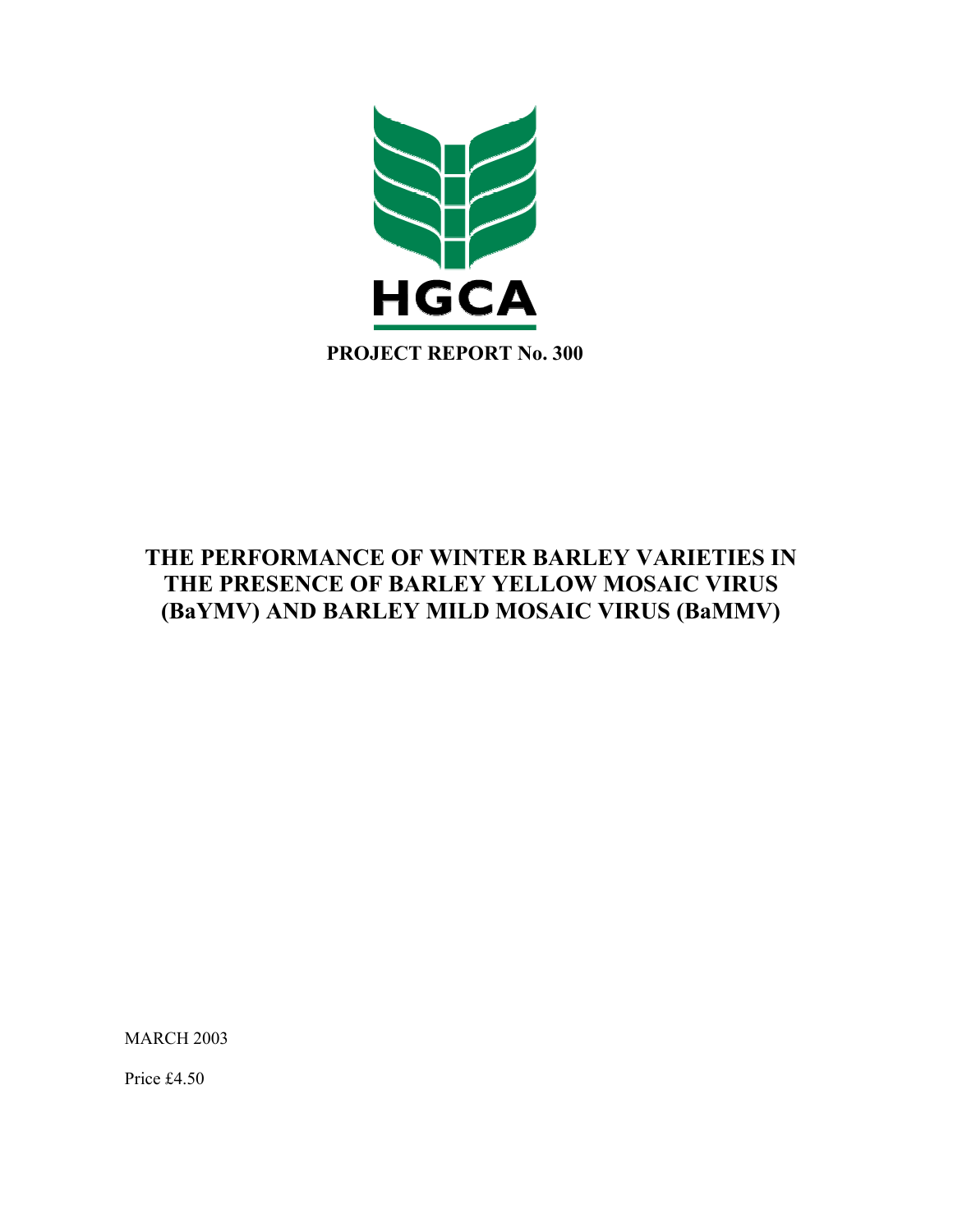# **PROJECT REPORT No. 300**

# **THE PERFORMANCE OF WINTER BARLEY VARIETIES IN THE PRESENCE OF BARLEY YELLOW MOSAIC VIRUS (BaYMV) AND BARLEY MILD MOSAIC VIRUS (BaMMV)**

by

# R. OVERTHROW

Arable Research Centres,

Manor Farm, Lower End, Daglingworth, Cirencester, Glos. GL7 7AH

and

# M. ADAMS

## Rothamsted Research, Harpenden, Herts AL5 2 JQ

This is the final report of a 50-month project which started in September 1998 with a grant of £57,860 from HGCA (Project No. 2075).

The Home-Grown Cereals Authority (HGCA) has provided funding for this project but has not conducted the research or written this report. While the authors have worked on the best information available to them, neither HGCA nor the authors shall in any event be liable for any loss, damage or injury howsoever suffered directly or indirectly in relation to the report or the research on which it is based.

Reference herein to trade names and proprietary products without stating that they are protected does not imply that they may be regarded as unprotected and thus free for general use. No endorsement of named products is intended nor is any criticism implied of other alternative, but unnamed products.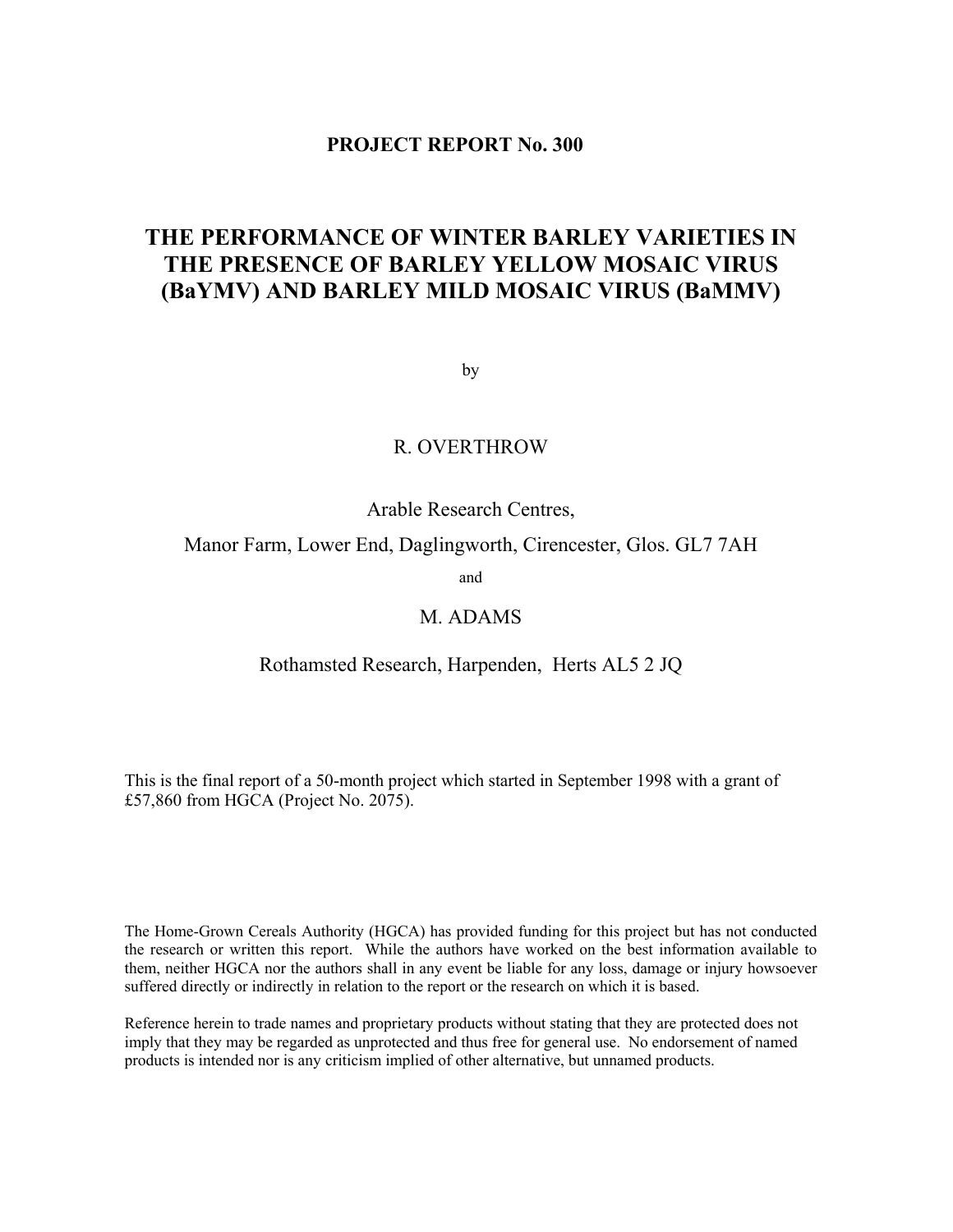# **Contents**

|                              | Page           |
|------------------------------|----------------|
| Abstract                     | 1              |
| <b>Summary Report</b>        | 2              |
| Introduction                 | 2              |
| Methods                      | $\overline{2}$ |
| Key Results                  | 3              |
| Conclusions and Implications | 6              |
| <b>Technical Report</b>      | 8              |
| Introduction                 | 8              |
| Materials and Methods        | 9              |
| Results                      | 10             |
| Discussion                   | 16             |
| References                   | 19             |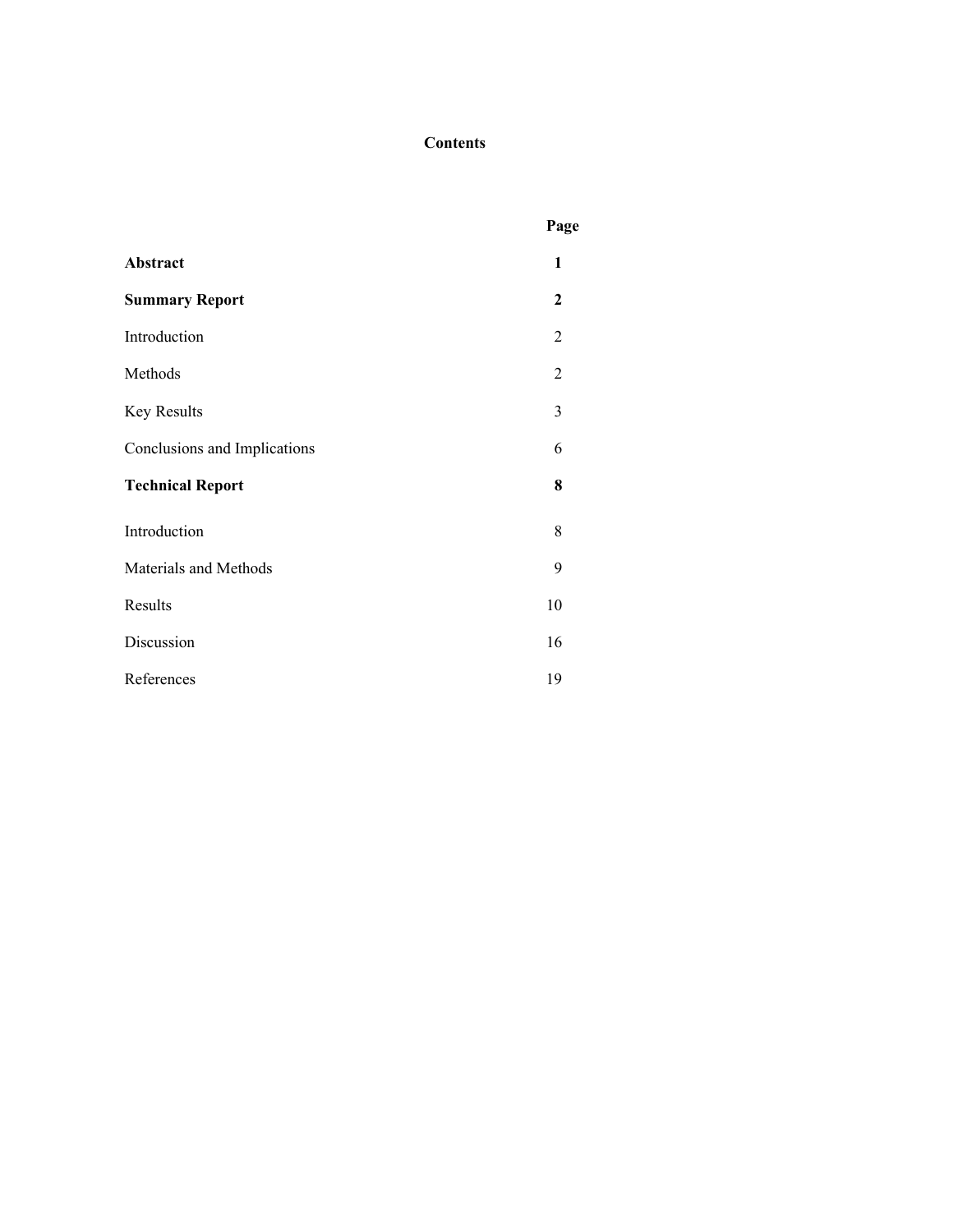#### **Abstract**

In four seasons from 1998/9 to 2001/2, a number of winter barley varieties were sown at two sites uniformly infected with barley yellow mosaic virus, and barley mild mosaic virus respectively. The levels of virus infection, in both resistant and susceptible varieties, were monitored, along with the grain yield, which was then related to the infection levels recorded.

Levels of infection in susceptible varieties varied from one season to the next, although symptoms were never recorded in resistant varieties.

Throughout the project the highest yields tended to come from the resistant varieties, although some susceptible varieties gave yields comparable to these despite showing relatively high levels of infection. Examples were Fanfare, Intro, Opal and Haka.

There were no consistent interactions between the susceptible varieties and the individual virus present. Previous work had shown that mild mosaic tends to be more serious than yellow mosaic virus on malting varieties and *vice versa* for feed varieties. However, in this trial series the relative yields of susceptible varieties were often similar for both virus sites and were not related to variety type.

Vanessa, a feed variety, showed no symptoms in the mild mosaic trials, but did in the yellow mosaic trials. However, the levels in the latter trials were not high enough for such differences to be shown in yield.

This project has highlighted the importance of variety choice in controlling barley mosaic viruses, although the relative performance of resistant varieties was different to that seen in conventional, non-infected trials. Therefore, reference to these may not always give an indication of the likely performance of a resistant variety on infected land, although any resistant variety will still be expected to outyield a susceptible variety in the same situation.

In addition the project has identified varieties that are susceptible and show virus symptoms, yet do not appear to suffer the same yield reductions typically seen in susceptible varieties. Such varieties could widen the choice available to a grower with virus-infected land.

1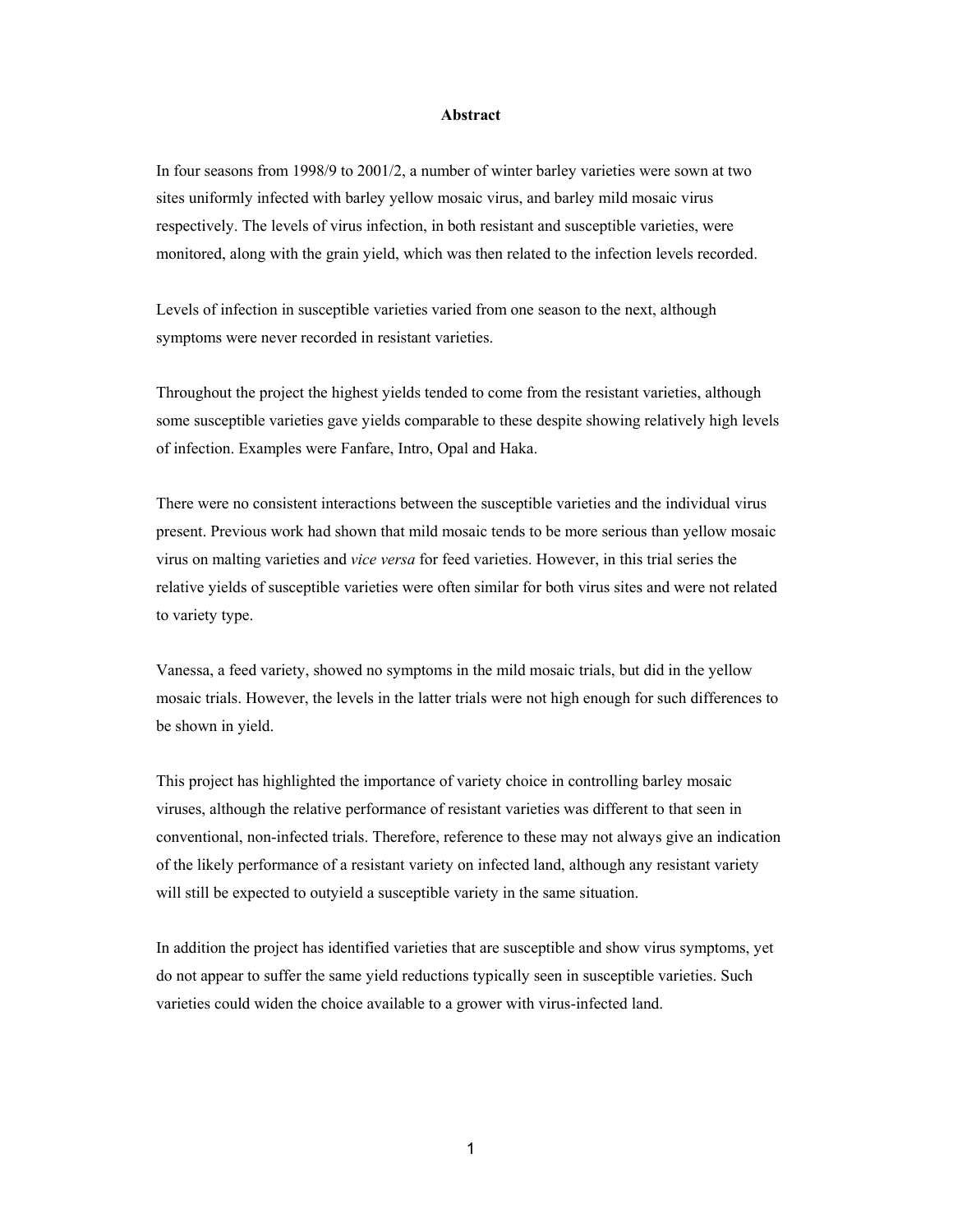#### Part 1 Summary

#### **Introduction**

Barley mild mosaic virus (BaMMV) and barley yellow mosaic virus (BaYMV) are soil-borne viruses carried by a soil fungus. This is present in soils to varying degrees in most areas of the UK, and in virtually every county where barley is grown. Infection of barley plants is via the fungal vector, which is a common non-pathogenic coloniser of barley roots. The yield effects of virus infection vary from year to year, but may be as high as 40-50%.

Extensive research, mainly HGCA-funded, has consistently shown that the damage from the virus cannot be offset by agronomic measures, although delayed drilling has been seen to offset infection in the autumn. However, since delayed drilling itself has significant negative effects on barley yield, the only practicable remedy available to the grower with BMV-infected land is the use of resistant varieties.

Evaluation of barley varieties, both MV-resistant and MV-susceptible, is well covered in HGCA Recommended List trials, though these have traditionally been on non-infected soil. This project has provided the unique opportunity to test a range of winter barley varieties on soil infected with either barley mild mosaic virus or barley yellow mosaic virus. This has allowed the performance of resistant varieties in particular to be evaluated in the situation in which they would be grown. It has also allowed a comparison of the performance of susceptible varieties when affected by the virus(es).

This project continues the work of an earlier levy-funded project (HGCA Project Report 203), which also looked at variety performance on infected soils, along with the interaction with sowing date.

#### **Methods**

Using fully replicated, small plot  $(21m^2)$  trials, the core list of varieties in HGCA Recommended List trials, including resistant and susceptible varieties, were planted at each of two locations near Fairford in Gloucestershire. One location, Hatherop, was known from earlier trials to be uniformly infected with barley mild mosaic virus, whilst the second site, Eastleach, was uniformly infected with barley yellow mosaic virus.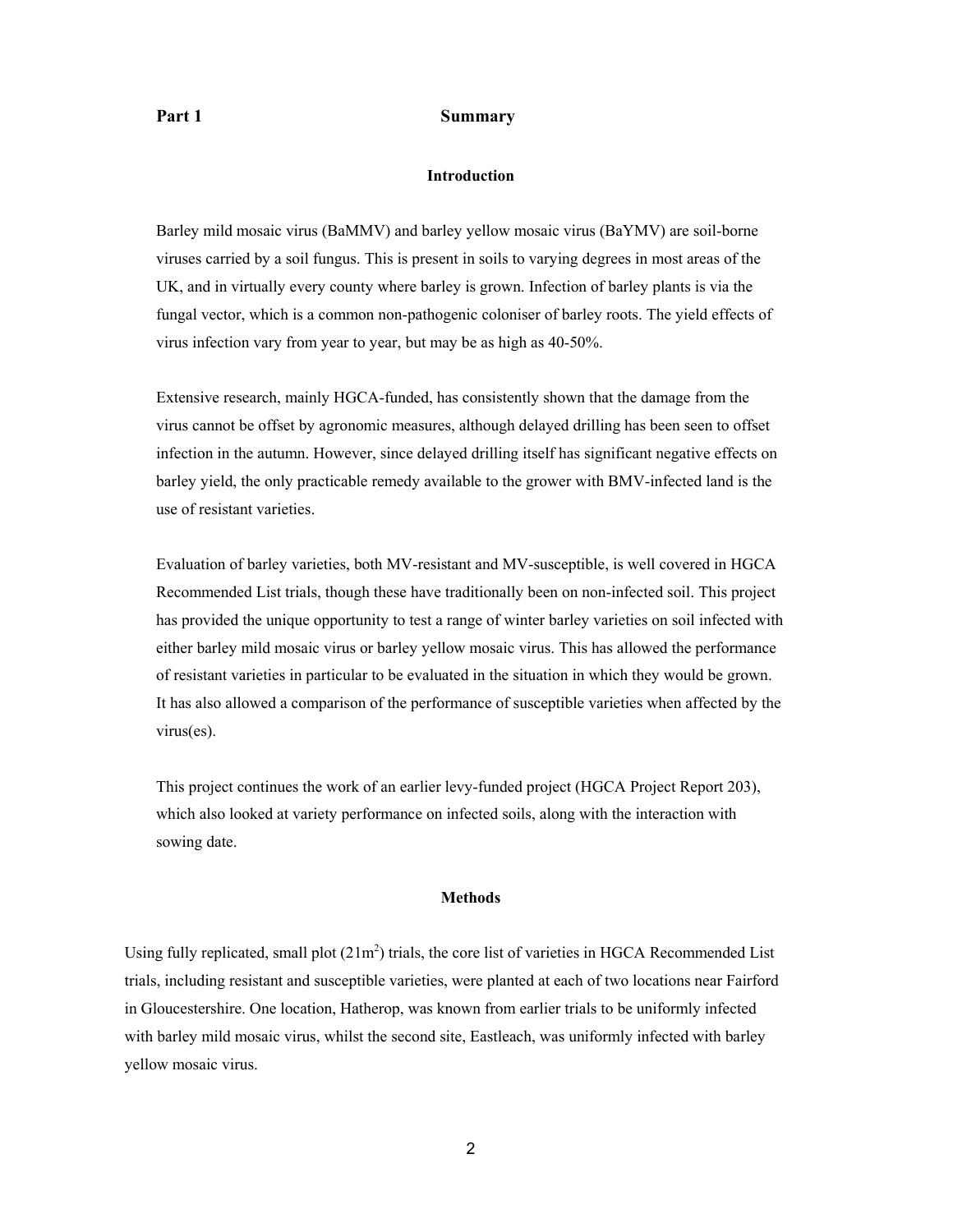Trials were run at both sites in 1998/9 and 1999/2000. In 2000/2001, only Hatherop (BaMMV) was planted, due to difficult sowing conditions in autumn 2000, and in 2001/2 two trials were sown with the BaYMV site moving from Eastleach to a similarly-infected site near Cirencester. Husbandry of the trials involved routine inputs of fungicides, nitrogen, etc. to best farm practice.

Virus infection was assessed by Rothamsted Research by enzyme-linked immunosorbent assay (ELISA) to confirm the identity of the virus, and visual assessment of the percentage of plants in each trial plot exhibiting symptoms.

The trials were then harvested, and the yield figures compared to the infection levels as appropriate.

#### **Key results**

Assessment of infection levels showed that resistant varieties consistently showed no symptoms, but infection of susceptible varieties did vary. In particular, one variety (Vanessa) showed symptoms in the yellow mosaic trial in 1999, but none in the mild mosaic trial. The trials in 1999 (the first year of the project) showed some of the highest infection levels, and therefore a clear difference between resistant and susceptible varieties:

#### **1. Virus infection levels, spring 1999**

| Susceptible varieties. | % of plants infected |       | <b>Resistant varieties</b> |              |          |  |
|------------------------|----------------------|-------|----------------------------|--------------|----------|--|
|                        | <b>BaMMV</b>         | BaYMV |                            | <b>BaMMV</b> | BaYMV    |  |
| Artist                 | 98                   | 57    | Angela                     | 0            | $\theta$ |  |
| Fanfare                | 90                   | 43    | Antonia                    |              |          |  |
| Flute                  | 97                   | 53    | Avenue                     | 0            |          |  |
| Halcyon                | 97                   | 60    | Epic                       |              |          |  |
| Hanna                  | 90                   | 63    | Gleam                      |              |          |  |
| Heligan                | 77                   | 90    | Jewel                      | 0            |          |  |
| Intro                  | 80                   | 80    | Leonie                     |              |          |  |
| Pearl                  | 98                   | 73    | Muscat                     | 0            |          |  |
| Regina                 | 77                   | 63    | Siberia                    | 0            | $\theta$ |  |
| Rifle                  | 80                   | 87    |                            |              |          |  |
| Vanessa                | 0                    | 23    |                            |              |          |  |
| Vertige                | 90                   | 70    |                            |              |          |  |

Infection was higher at the mild mosaic site, a feature commonly seen in trials of this nature. Barley mild mosaic has also been associated with greater yield effects.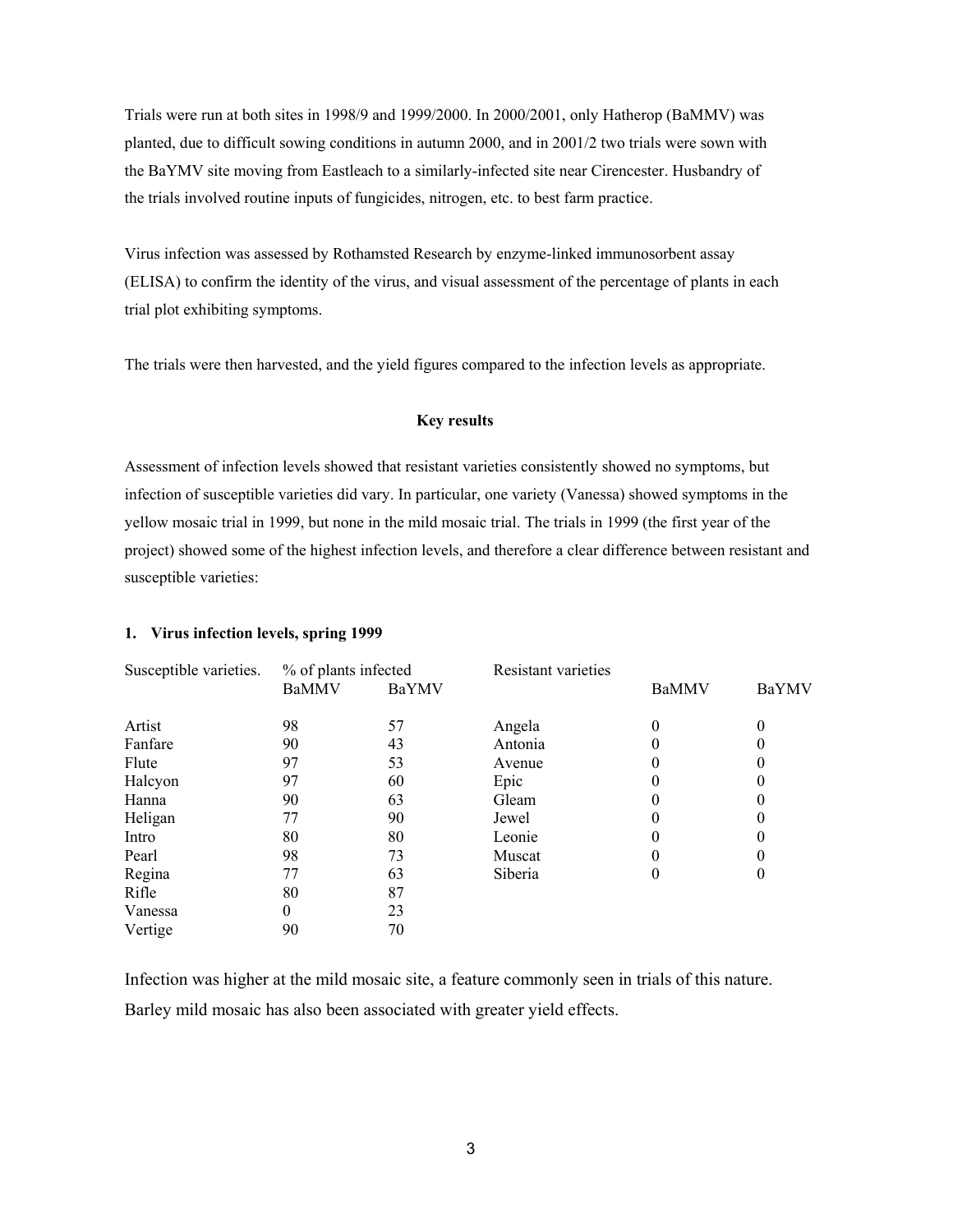#### 2. **Yields (1999)**

|         |              | Susceptible varieties |       |               |         |              | Resistant varieties |       |               |
|---------|--------------|-----------------------|-------|---------------|---------|--------------|---------------------|-------|---------------|
|         | <b>BaMMV</b> |                       | BaYMV |               |         | <b>BaMMV</b> |                     | BaYMV |               |
|         | t/ha         | $%$ site<br>mean      | t/ha  | $\frac{0}{0}$ |         | t/ha         | $\frac{0}{0}$       | t/ha  | $\frac{0}{0}$ |
| Artist  | 6.33         | 90                    | 5.99  | 76            | Angela  | 6.49         | 92                  | 7.69  | 98            |
| Fanfare | 7.51         | 107                   | 8.10  | 103           | Antonia | 7.07         | 101                 | 7.75  | 99            |
| Flute   | 6.99         | 100                   | 7.39  | 94            | Avenue  | 7.25         | 103                 | 7.21  | 92            |
| Halcyon | 6.12         | 87                    | 7.01  | 89            | Epic    | 6.84         | 97                  | 8.06  | 103           |
| Hanna   | 6.33         | 90                    | 8.69  | 111           | Gleam   | 7.39         | 103                 | 7.85  | 100           |
| Heligan | 6.41         | 91                    | 8.40  | 107           | Jewel   | 8.08         | 115                 | 8.96  | 114           |
| Intro   | 7.97         | 113                   | 8.79  | 112           | Leonie  | 7.12         | 101                 | 8.28  | 106           |
| Pearl   | 6.20         | 88                    | 6.43  | 82            | Muscat  | 7.80         | 111                 | 7.47  | 95            |
| Regina  | 6.91         | 98                    | 6.09  | 78            | Siberia | 7.40         | 105                 | 8.36  | 107           |
| Rifle   | 6.98         | 99                    | 7.06  | 90            |         |              |                     |       |               |
| Vanessa | 6.99         | 100                   | 8.66  | 111           |         |              |                     |       |               |
| Vertige | 5.38         | 77                    | 8.24  | 105           |         |              |                     |       |               |

Generally the resistant varieties were higher yielding, though there was variation in the yield of susceptible varieties. Fanfare and Intro in particular stand out as varieties that showed reasonable infection levels but at both sites have given yields comparable to some of the resistant varieties, apparently tolerant of the infection in some way. Vanessa has also yielded well at the mild mosaic site, reflecting its lack of symptoms here, but has also yielded well at the yellow mosaic site.

Previous trials have shown that mild mosaic tends to be more damaging to malting varieties, and yellow mosaic more damaging to feed varieties. However there is little evidence of this here, with Fanfare, Halcyon and Pearl in particular showing little or no difference in relative yield at either site. Generally yields of susceptible varieties were more affected at the mild mosaic site, irrespective of the variety type.

Of the resistant varieties, Jewel was the highest yielding, followed by the six-row varieties Muscat and Siberia in the mild mosaic trial, and Leonie and Siberia in the yellow mosaic trial. This also reflects a trend seen in other work, that even the resistant varieties can perform differently when grown on infected soils, Jewel being a relatively lower yielding variety in conventional, non-infected trials.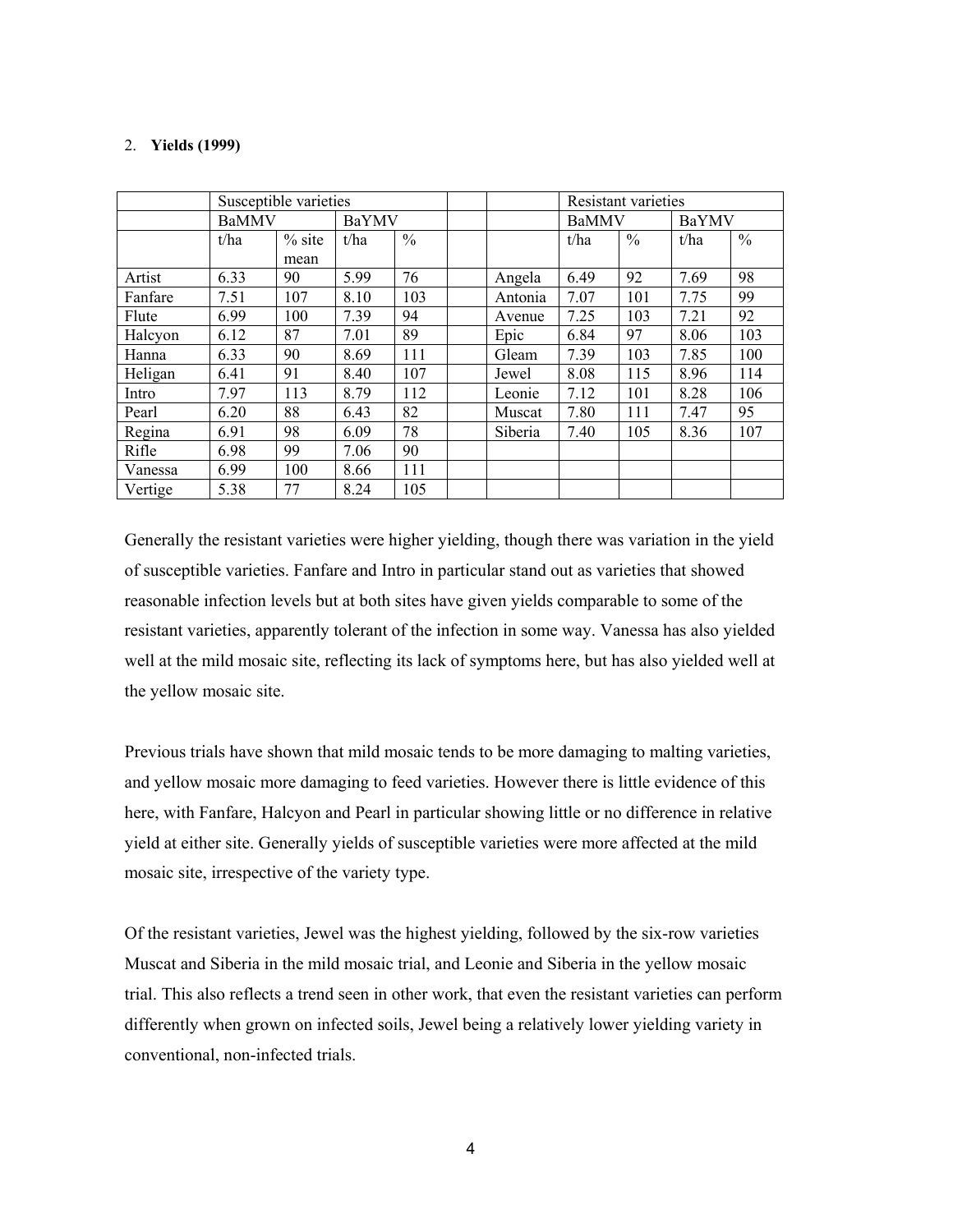In 2000/01, symptoms were again fairly high in susceptible varieties (only the mild mosaic site was drilled in this year).

#### **Virus symptoms (**% of plants infected**)**

Susceptible varieties. Resistant varieties Chamomile 50 Angela 0<br>Diamond 83 Antonia 0 Diamond 83 Antonia 0 Fanfare 80 80 Avenue 0 Flute 73 Carat 0 Haka 60 Jackpot 0 Heligan 87 Jewel 0 Milena 58 Leonie 0 Opal 70 Muscat 0 Pearl 68 Pict 0 Regina 63 Siberia 0 Scylla 57 Whisper 0 Sumo 67 Vanessa 0 Vertige 78

Vanessa again showed no infection at this site

#### **Yields** (2001)

|           | Susceptible varieties |          | <b>Resistant varieties</b> |      |               |  |
|-----------|-----------------------|----------|----------------------------|------|---------------|--|
|           | t/ha                  | $%$ site |                            | t/ha | $\frac{0}{0}$ |  |
|           |                       | mean     |                            |      |               |  |
| Chamomile | 5.41                  | 95       | Angela                     | 6.43 | 113           |  |
| Diamond   | 5.09                  | 89       | Antonia                    | 6.26 | 110           |  |
| Fanfare   | 5.36                  | 94       | Avenue                     | 5.72 | 100           |  |
| Flute     | 5.07                  | 89       | Carat                      | 6.85 | 120           |  |
| Haka      | 6.06                  | 106      | Jackpot                    | 5.84 | 103           |  |
| Heligan   | 5.18                  | 91       | Jewel                      | 6.22 | 109           |  |
| Milena    | 5.37                  | 94       | Leonie                     | 5.24 | 92            |  |
| Opal      | 6.20                  | 109      | Muscat                     | 6.11 | 107           |  |
| Pearl     | 5.61                  | 98       | Pict                       | 5.77 | 101           |  |
| Regina    | 4.96                  | 87       | Siberia                    | 6.44 | 113           |  |
| Scylla    | 5.54                  | 97       | Whisper                    | 5.96 | 105           |  |
| Sumo      | 4.60                  | 81       |                            |      |               |  |
| Vanessa   | 5.36                  | 94       |                            |      |               |  |
| Vertige   | 5.34                  | 94       |                            |      |               |  |

In this trial, Opal and Haka stood out as varieties with high infection levels but with yields similar to resistant varieties, in the way Fanfare and Intro had in the 1999 trial. Carat was the highest yielding resistant variety, outyielding the six-row varieties, and Jewel again performed well relative to other resistant varieties.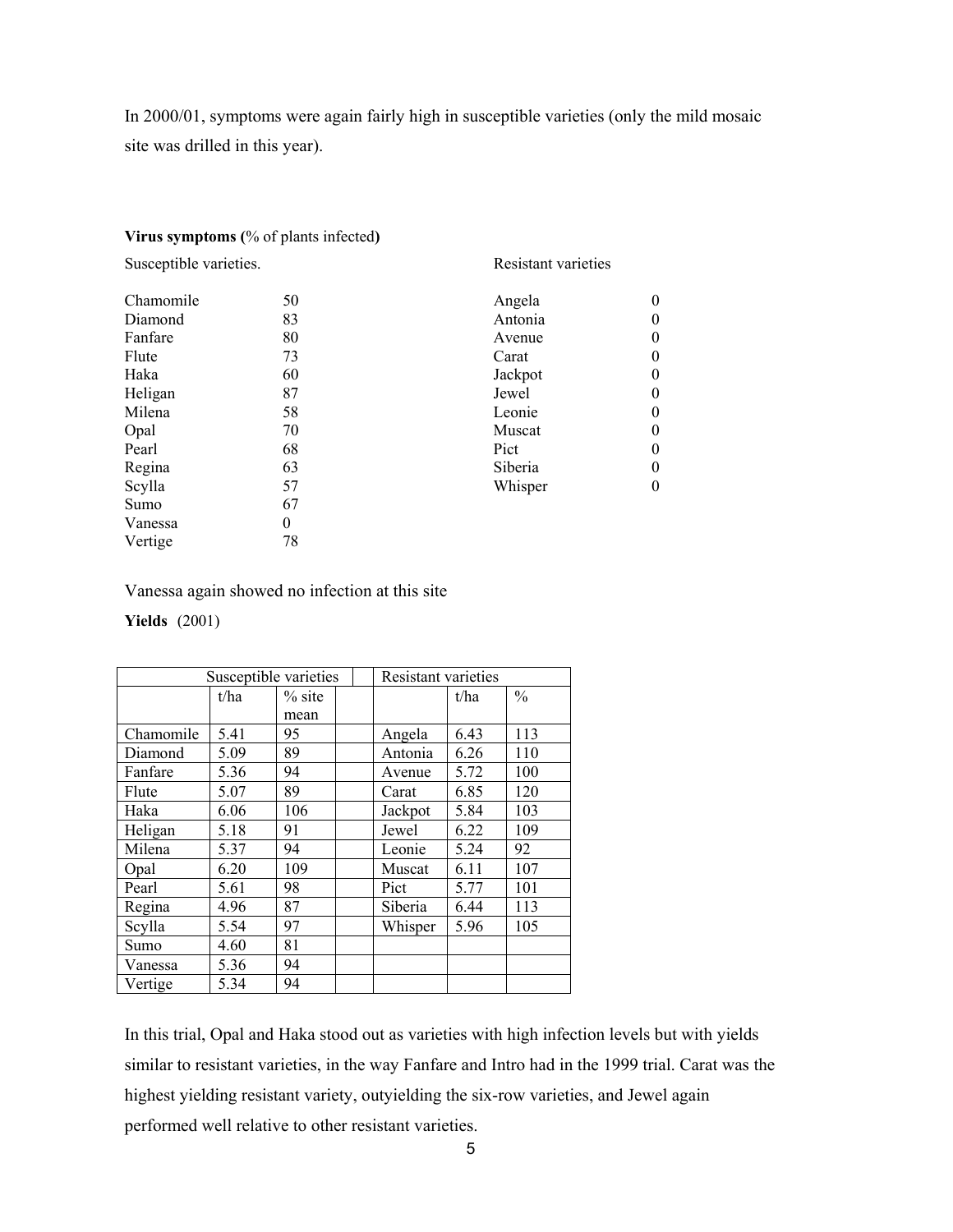Leonie was the only resistant malt variety, but its performance here was disappointing.

#### **Conclusions and implications**

Throughout the trial series MV-resistant varieties tended to give considerably higher yields than susceptible varieties, underlining the importance of genetic resistance as the main control measure against the disease. Yield differences between the best resistant variety and the worst susceptible variety were as high as 5 t/ha in one trial. However, there were differences in performance within each group which appeared to be unique to the virusinfected situations in which they were grown. Susceptible varieties showing reasonably high levels of infection produced yields similar to resistant varieties (e.g. Opal, Haka, and in the early years of the project, Fanfare and Intro). This apparent tolerance of the disease effectively widens the variety choice for growers with virus-infected land. Such susceptible varieties as these could still be grown on infected land should the grower wish, at least until the area of infection grew to the extent that a switch to a resistant variety becomes necessary. Since these varieties will still show symptoms, they will allow the spread of the virus in the field to be monitored, whilst the yield of the infected areas might not be much different to that in the rest of the field. It remains to be seen if any more recent varieties have the same properties.

There was little consistent evidence of differences in susceptibility or yield effects between the two viruses, an effect reported in earlier work. Generally the yellow mosaic trials showed smaller yield effects than the mild mosaic trials, but the effects on individual varieties tended to be similar at both sites. One exception was Vanessa, a feed variety which showed no symptoms in the mild mosaic trials, indicating differential resistance to this strain, although the infection levels in the yellow mosaic trials were not always high enough for these differences to be shown in yield.

Of the resistant varieties, six-row types tended to give higher yields as they would be expected to in conventional, non-infected trials. However, on occasion a two-row variety gave the highest yield in the resistant group. In particular Jewel frequently gave a yield, relative to other varieties, superior to that which it has given in conventional trials. Therefore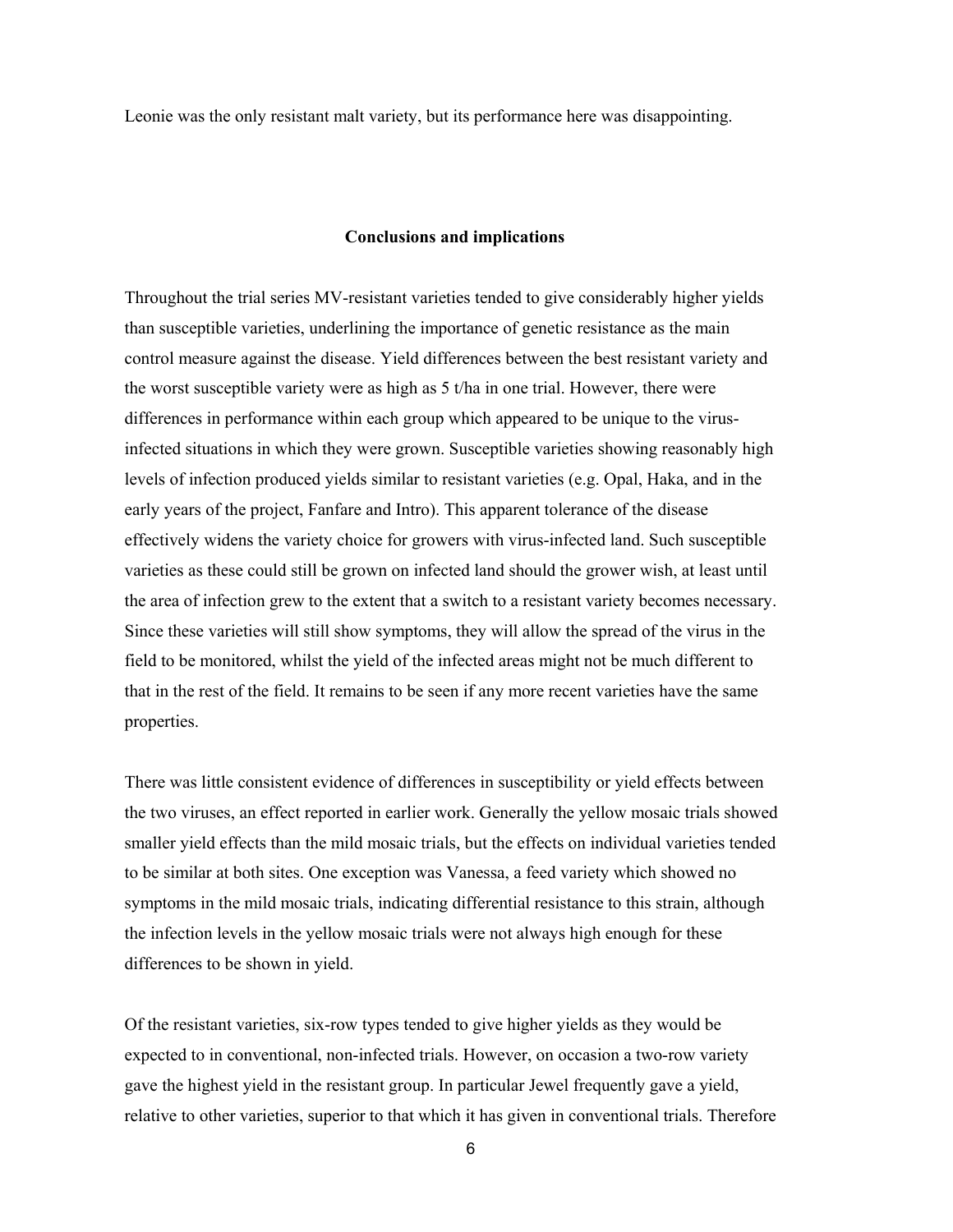even resistant varieties can behave differently when grown on infected soils, and it cannot be assumed that resistance eliminates all effects of the virus(es) such that the varieties will perform as if no virus were present.

Variety choice in the resistant group is now fairly wide, and a resistant variety can now be found to suit a wide range of grower's requirements. The exception is still the malting market, as there is still little choice for a grower wishing to grow malting barley on virusinfected land. Historically Gleam was the only variety to fill this niche, which was superseded by Leonie during the course of this project. However the latter has been fairly low yielding compared to other malt varieties, and although new varieties are appearing now which might fill this niche, the choice is likely to remain restricted.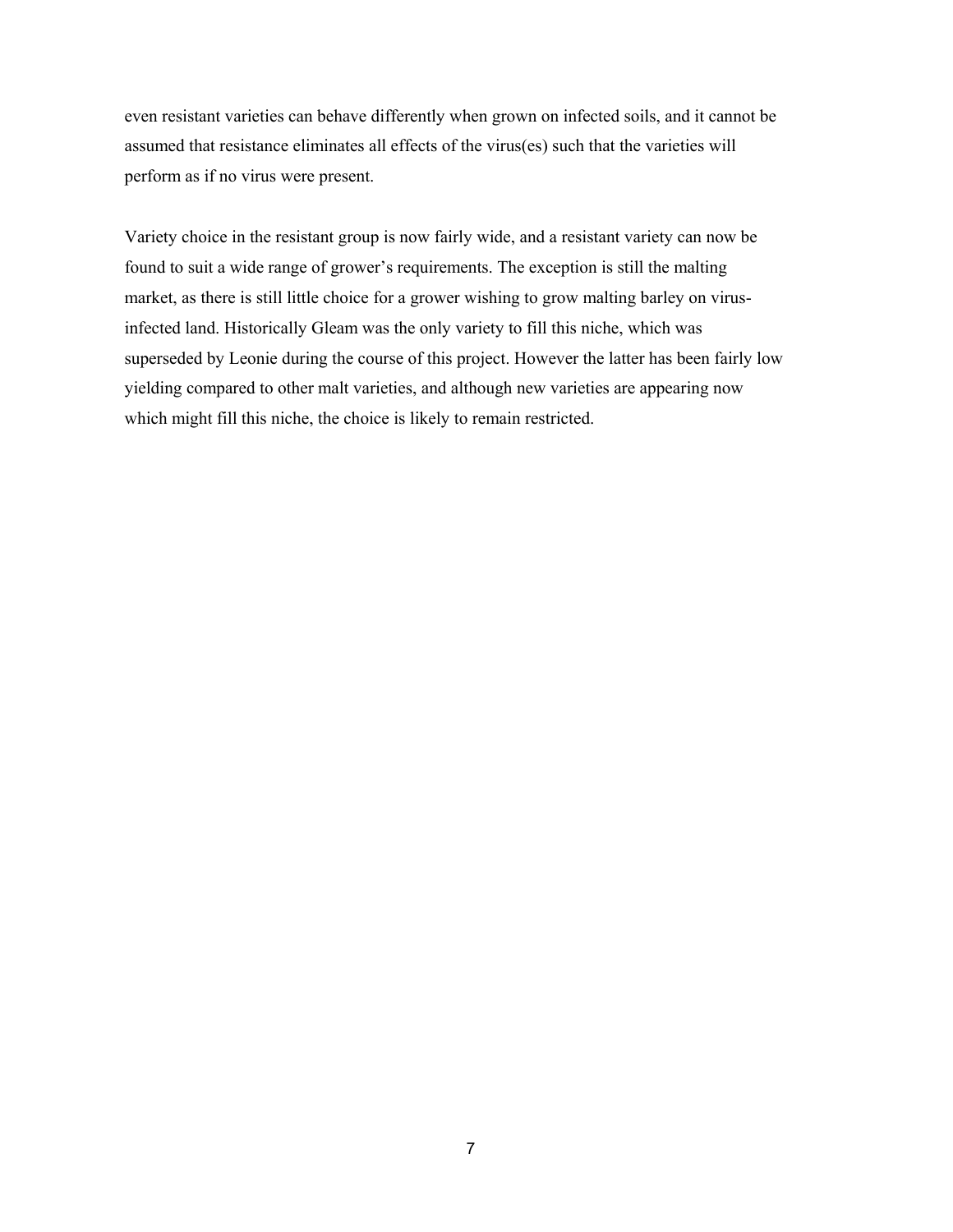#### **Technical Report**

#### **Introduction**

*Barley yellow mosaic virus* (BaYMV) and *Barley mild mosaic virus* (BaMMV) are important pathogens of barley, causing large yield losses in susceptible crops and persisting in infected soils for many years. Separately or together, they cause the very widespread mosaic virus disease, with infected fields recorded in all areas of the UK, and in virtually every county where barley is grown (HGCA Topic Sheet No.23, 1999)

The virus is transmitted to the roots of barley by a soil-borne fungus *Polymyxa graminis*, and therefore spread of the disease is related to any form of soil movement either within a field or from one field to another.

The severity of the disease in an infected area varies from year to year, but yield losses resulting from infection can be as high as 50% (Adams, M.J., 1992).

Earlier HGCA-funded research has shown that the disease is not affected by agronomic inputs (Adams et al 1992), though later sowing, with associated lower soil temperatures, reduces the opportunities for infection by the fungus and hence viral infection (Overthrow, Carver & Adams 1999). However, since delayed sowing itself can lead to significant yield reductions in winter barley crops, the value of this as a means of control is limited.

Genetic resistance therefore remains the main method of control, and resistance to mosaic viruses is a significant part of the breeding programme of many plant breeders. As more and more growers find their land infected with the virus, this cultivar resistance will become more important, and comparative evaluation of variety performance is therefore essential. In particular, since resistant varieties are most likely to be grown on infected land, it is important to test new resistant varieties on similarly infected land.

This project involved growing a number of barley varieties, both resistant and susceptible, in replicated, small plot trials on land infected with mosaic virus. The levels of infection in susceptible varieties were monitored, along with the grain yield.

It is known that susceptible varieties can differ in their susceptibility to the two viruses, and therefore the trials were run at two sites each believed to be uniformly infected with either BaMMV or BaYMV. In this way the differential susceptibility, in terms of virus symptoms and yield, could be assessed.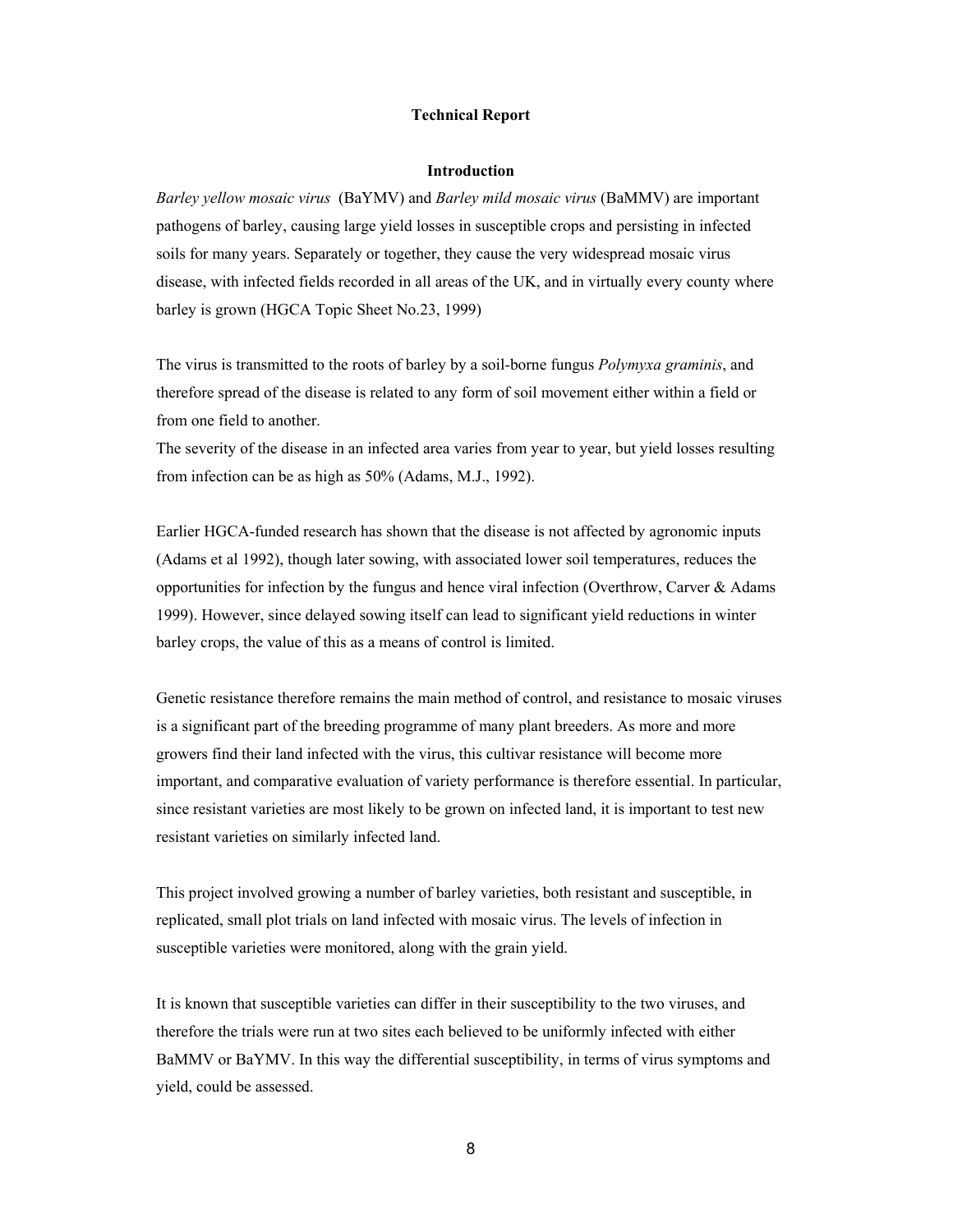#### **Materials and Methods**

Fully replicated, small plot  $(21m^2)$  trials, containing the core list of varieties in HGCA Recommended List trials, including resistant and susceptible varieties, were planted at each of two locations near Fairford in Gloucestershire. One location, Hatherop, was known from earlier trials to be uniformly infected with Barley mild mosaic virus, whilst the second site, Eastleach, was believed to be uniformly infected with Barley yellow mosaic virus.

Trials were run at both sites in 1998/9 and 1999/2000. In 2000/2001, only Hatherop (BaMMV) was planted, due to difficult sowing conditions in autumn 2000, and in 2001/2 two trials were sown, but the BaYMV site was moved from Eastleach to a similarly-infected site near Cirencester. Husbandry of the trials involved routine inputs of fungicides, nitrogen, etc. to best farm practice.

Virus infection was assessed by IACR Rothamsted by enzyme-linked immunosorbent assay (ELISA) to confirm the identity of the virus, and visual assessment of the percentage of plants in each trial plot exhibiting symptoms.

The trials were then taken to yield, and the yield figures compared to the infection levels as appropriate.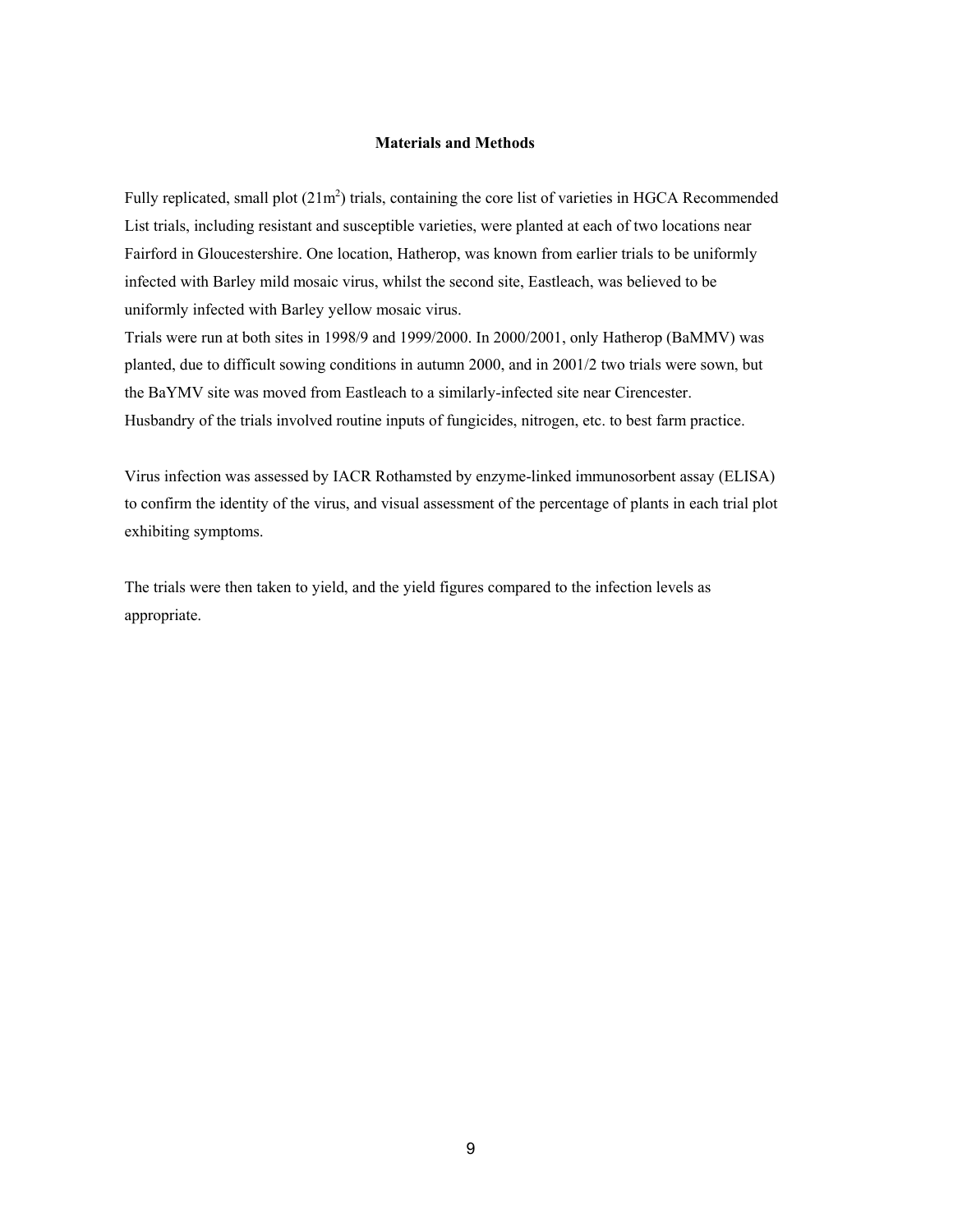#### **Results**

### **1998/9**

### **Table 1: Virus infection levels, spring 1999.**

|                        | % of plants infected |       |                     |              |              |  |
|------------------------|----------------------|-------|---------------------|--------------|--------------|--|
| Susceptible varieties. | <b>BaMMV</b>         | BaYMV | Resistant varieties | <b>BaMMV</b> | <b>BaYMV</b> |  |
|                        |                      |       |                     |              |              |  |
| Artist                 | 98                   | 57    | Angela              | 0            | 0            |  |
| Fanfare                | 90                   | 43    | Antonia             |              | $\theta$     |  |
| Flute                  | 97                   | 53    | Avenue              |              | 0            |  |
| Halcyon                | 97                   | 60    | Epic                |              | 0            |  |
| Hanna                  | 90                   | 63    | Gleam               |              | 0            |  |
| Heligan                | 77                   | 90    | Jewel               | 0            | 0            |  |
| Intro                  | 80                   | 80    | Leonie              |              | 0            |  |
| Pearl                  | 98                   | 73    | Muscat              |              | 0            |  |
| Regina                 | 77                   | 63    | Siberia             | 0            | $\mathbf{0}$ |  |
| Rifle                  | 80                   | 87    |                     |              |              |  |
| Vanessa                | 0                    | 23    |                     |              |              |  |
| Vertige                | 90                   | 70    |                     |              |              |  |

In most cases infection levels in susceptible varieties were higher at the BaMMV site. Exceptions are Rifle and Intro, where symptoms were equally severe in both trials, and Heligan and Vanessa, with slightly worse symptoms at the BAYMV site. Vanessa actually exhibited no symptoms in the 'mild' trial, and this variety, although classed as 'susceptible', has shown some tolerance to the disease in earlier trials. No symptoms were recorded in any of the resistant varieties at either site.

#### **Table 2: Yields (1999)**

|         |              | Susceptible varieties |      |               |  |         |              | Resistant varieties |       |               |
|---------|--------------|-----------------------|------|---------------|--|---------|--------------|---------------------|-------|---------------|
|         | <b>BaMMV</b> |                       |      | <b>BaYMV</b>  |  |         | <b>BaMMV</b> |                     | BaYMV |               |
|         | t/ha         | $\frac{0}{0}$         | t/ha | $\frac{0}{0}$ |  |         | t/ha         | $\frac{0}{0}$       | t/ha  | $\frac{0}{0}$ |
|         |              | site                  |      |               |  |         |              |                     |       |               |
|         |              | mean                  |      |               |  |         |              |                     |       |               |
| Artist  | 6.33         | 90                    | 5.99 | 76            |  | Angela  | 6.49         | 92                  | 7.69  | 98            |
| Fanfare | 7.51         | 107                   | 8.10 | 103           |  | Antonia | 7.07         | 101                 | 7.75  | 99            |
| Flute   | 6.99         | 100                   | 7.39 | 94            |  | Avenue  | 7.25         | 103                 | 7.21  | 92            |
| Halcyon | 6.12         | 87                    | 7.01 | 89            |  | Epic    | 6.84         | 97                  | 8.06  | 103           |
| Hanna   | 6.33         | 90                    | 8.69 | 111           |  | Gleam   | 7.39         | 103                 | 7.85  | 100           |
| Heligan | 6.41         | 91                    | 8.40 | 107           |  | Jewel   | 8.08         | 115                 | 8.96  | 114           |
| Intro   | 7.97         | 113                   | 8.79 | 112           |  | Leonie  | 7.12         | 101                 | 8.28  | 106           |
| Pearl   | 6.20         | 88                    | 6.43 | 82            |  | Muscat  | 7.80         | 111                 | 7.47  | 95            |
| Regina  | 6.91         | 98                    | 6.09 | 78            |  | Siberia | 7.40         | 105                 | 8.36  | 107           |
| Rifle   | 6.98         | 99                    | 7.06 | 90            |  |         |              |                     |       |               |
| Vanessa | 6.99         | 100                   | 8.66 | 111           |  |         |              |                     |       |               |
| Vertige | 5.38         | 77                    | 8.24 | 105           |  |         |              |                     |       |               |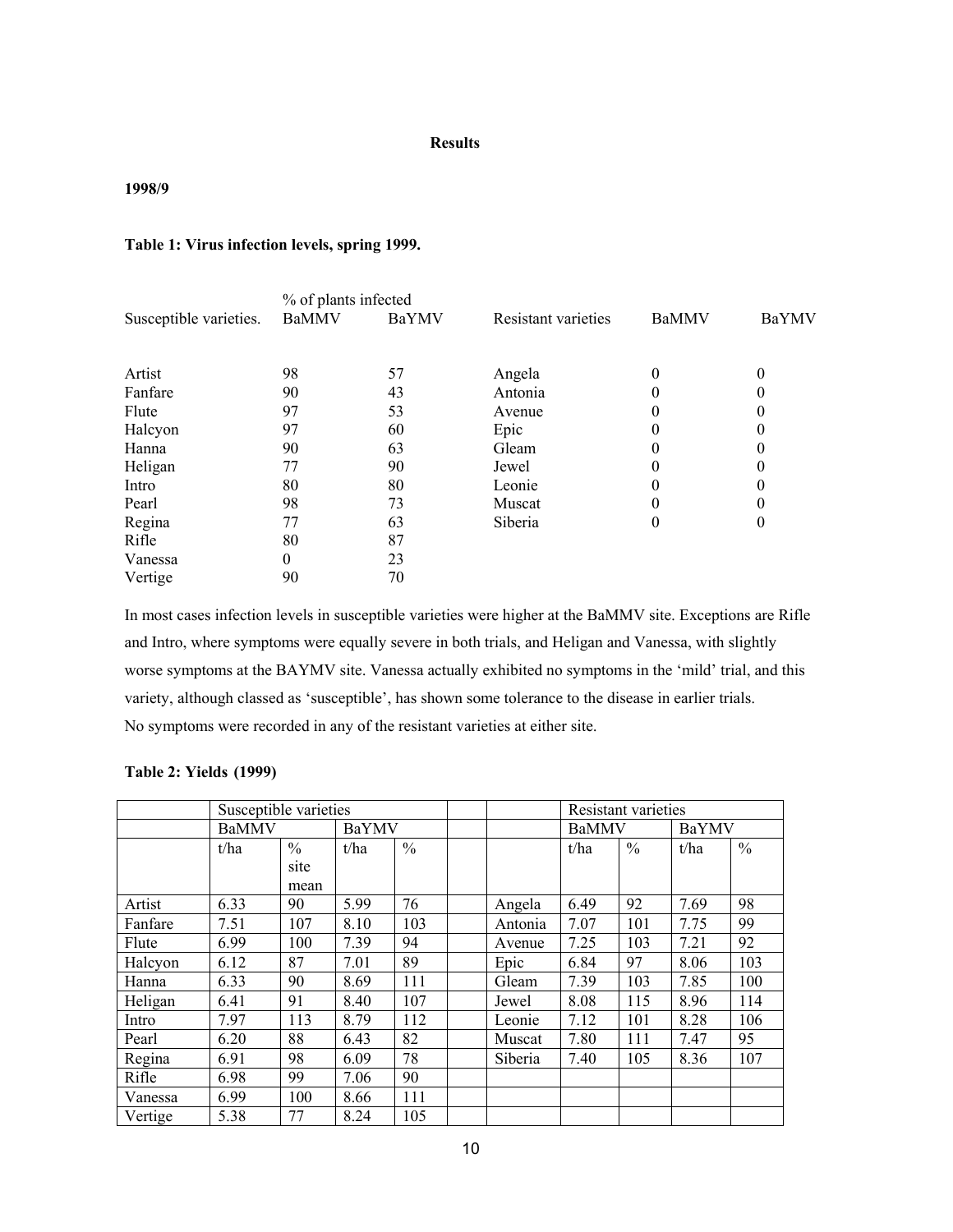Mild Mosaic trial: LSD (0.95) 1.32 t/ha, CoV 11.5%. Yellow Mosaic trial: LSD 1.78 t/ha, CoV 13.9% Despite showing high levels of infection, both Fanfare and Intro produced, at both sites, relatively high yields for susceptible varieties, indicating some level of tolerance despite no true resistance. Hanna and Vanessa also gave a relatively high yield at the yellow mosaic site.

At the mild mosaic site, with the exception of Intro and Fanfare the resistant varieties gave the highest yields, with Jewel giving the highest, though Angela and Epic were by contrast surprisingly low yielding considering the levels of infection at this site.

At the yellow mosaic site, the infection levels were lower and there is less of a clear separation in yield rankings between susceptible and resistant varieties. Jewel and Muscat gave high yields, but other varieties produced yields at similar levels to the susceptible varieties at this site.

#### **1999/2000**

| Susceptible varieties. | % of plants infected | <b>Resistant varieties</b> |              |
|------------------------|----------------------|----------------------------|--------------|
|                        | <b>BaMMV</b>         |                            | <b>BaMMV</b> |
| Artist                 | 52                   | Angela                     | $\theta$     |
| Fanfare                | 65                   | Antonia                    | $\theta$     |
| Flute                  | 67                   | Avenue                     | $\theta$     |
| Haka                   | 83                   | Gleam                      | $\theta$     |
| Halcyon                | 97                   | Jackpot                    | $\theta$     |
| Heligan                | 72                   | Jewel                      | $\theta$     |
| Intro                  | 37                   | Leonie                     | $\theta$     |
| Opal                   | 27                   | Muscat                     | $\theta$     |
| Pearl                  | 63                   | Siberia                    | $\theta$     |
| Regina                 | 4                    |                            |              |
| Sumo                   | 77                   |                            |              |
| Vanessa                | $\overline{0}$       |                            |              |
| Vertige                | 42                   |                            |              |

**Table 3: Virus symptoms (spring 2000)**  Note no significant symptoms were recorded at the yellow mosaic site

Halcyon was the most affected variety, with Haka and Sumo also showing high levels of virus infection. Vanessa and Regina showed little or no symptoms, despite being susceptible varieties, though in Vanessa's case this was also noted in the 1999 trial. No symptoms were observed in any of the resistant varieties.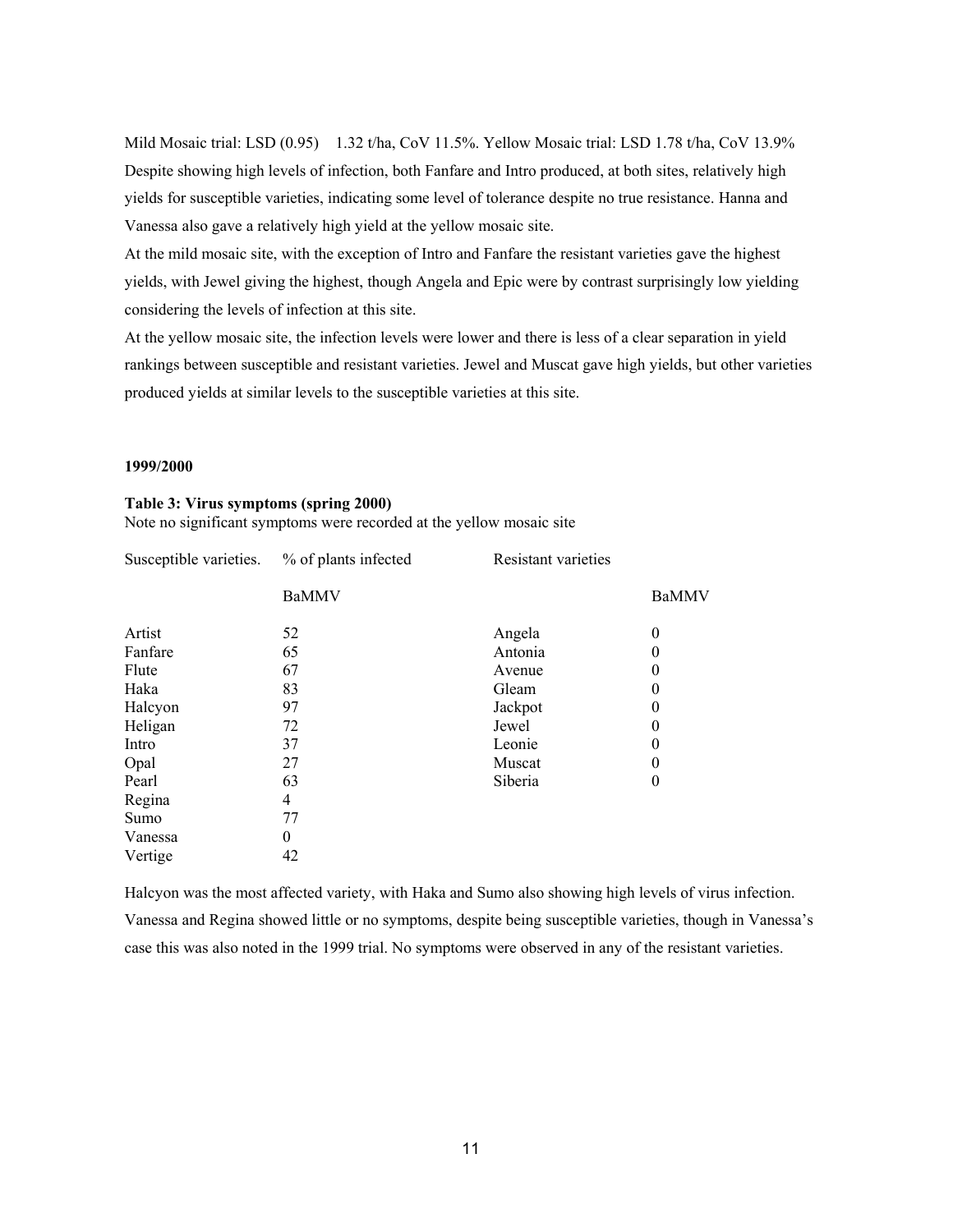#### **Table 4: Yields (2000)**

|         | Susceptible varieties |              |      |               |         | Resistant varieties |      |       |               |
|---------|-----------------------|--------------|------|---------------|---------|---------------------|------|-------|---------------|
|         |                       | <b>BaMMV</b> |      | <b>BaYMV</b>  |         | <b>BaMMV</b>        |      | BaYMV |               |
|         | t/ha                  | $%$ site     | t/ha | $\frac{0}{0}$ |         | t/ha                | $\%$ | t/ha  | $\frac{0}{0}$ |
|         |                       | mean         |      |               |         |                     |      |       |               |
| Artist  | 6.90                  | 92           | 6.17 | 102           | Angela  | 8.70                | 116  | 6.96  | 115           |
| Fanfare | 7.31                  | 97           | 6.24 | 103           | Antonia | 8.42                | 112  | 5.98  | 99            |
| Flute   | 7.14                  | 95           | 5.82 | 96            | Avenue  | 7.81                | 104  | 6.10  | 101           |
| Haka    | 7.22                  | 96           | 5.59 | 93            | Gleam   | 8.42                | 112  | 6.39  | 106           |
| Halcyon | 5.77                  | 77           | 5.12 | 85            | Jackpot | 8.08                | 108  | 6.49  | 107           |
| Heligan | 6.79                  | 90           | 6.04 | 100           | Jewel   | 7.63                | 102  | 5.69  | 94            |
| Intro   | 7.24                  | 96           | 5.96 | 99            | Leonie  | 7.37                | 98   | 5.69  | 94            |
| Opal    | 7.90                  | 105          | 6.20 | 103           | Muscat  | 8.58                | 114  | 6.08  | 101           |
| Pearl   | 7.14                  | 95           | 5.82 | 96            | Siberia | 8.44                | 112  | 6.71  | 111           |
| Regina  | 7.27                  | 97           | 5.77 | 96            |         |                     |      |       |               |
| Sumo    | 6.37                  | 85           | 5.93 | 98            |         |                     |      |       |               |
| Vanessa | 7.71                  | 103          | 5.88 | 97            |         |                     |      |       |               |
| Vertige | 7.13                  | 95           | 5.72 | 95            |         |                     |      |       |               |

Mild mosaic trial: LSD (0.95) 0.59 t/ha, CoV 4.8%. Yellow mosaic trial: LSD 0.65 t/ha, CoV 6.6%

Despite the lack of symptoms at the yellow mosaic site, the resistant varieties still tended to produce the higher yields, though the best in this respect, Angela, Jackpot and Siberia, are all six-row varieties which tend to give higher yields anyway. (There were no six-row varieties among the susceptible varieties).

In the mild mosaic trial the resistant varieties were more clearly higher yielding, with the exception of Leonie, though again there are susceptible varieties which have given similar yields to resistant varieties. Opal showed fairly high levels of infection but has still returned a relatively high yield. Vanessa's yield was also high, but in this case reflecting the lack of virus infection seen in this variety.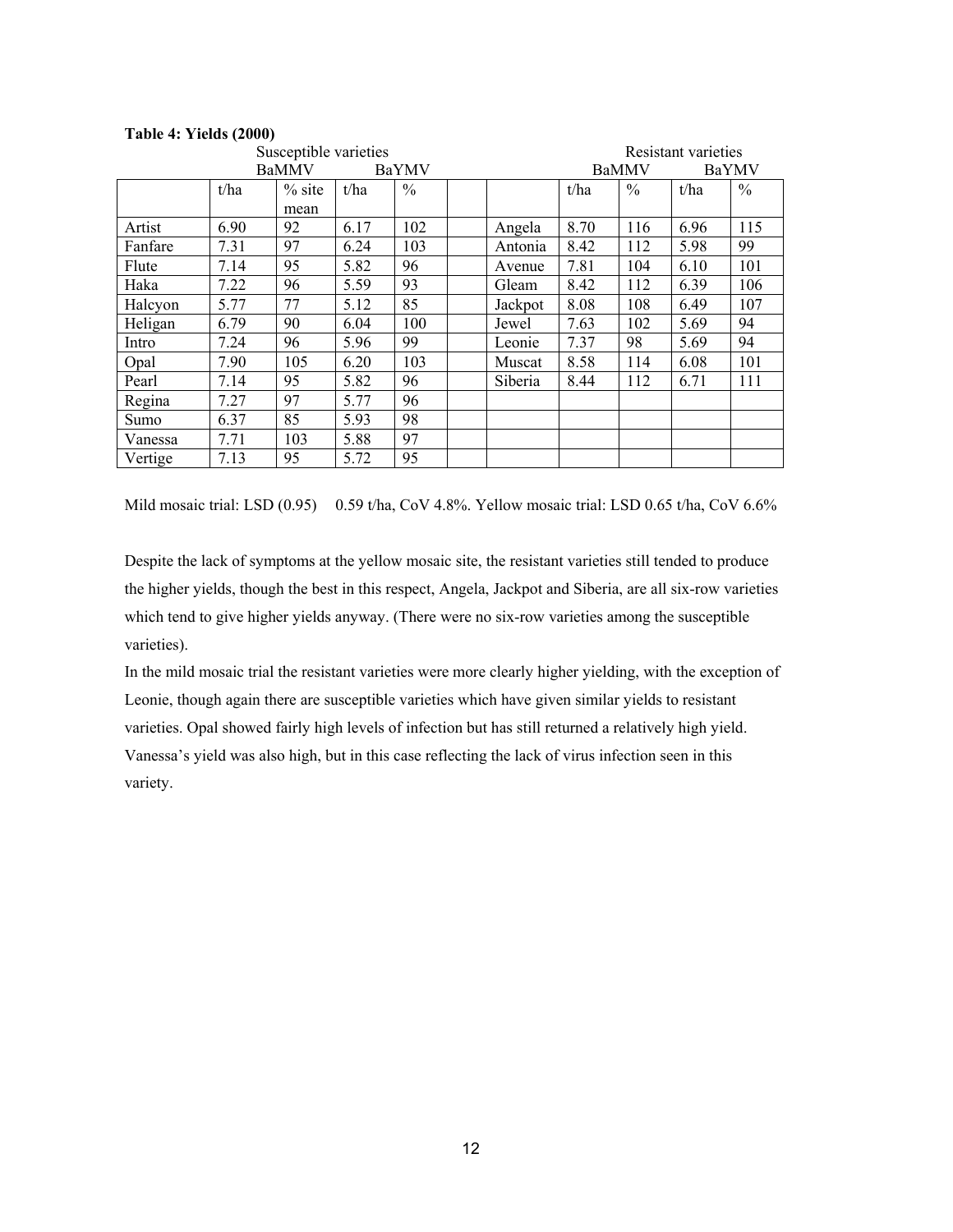#### **2000/01**

In this year no Yellow mosaic trial was sown

### **Table 5: Virus symptoms, spring 2001**

| Susceptible varieties. | % of plants infected | Resistant varieties |              |  |  |  |
|------------------------|----------------------|---------------------|--------------|--|--|--|
| Chamomile              | 50                   | Angela              | $\mathbf{0}$ |  |  |  |
| Diamond                | 83                   | Antonia             | $\theta$     |  |  |  |
| Fanfare                | 80                   | Avenue              | $\theta$     |  |  |  |
| Flute                  | 73                   | Carat               | $\theta$     |  |  |  |
| Haka                   | 60                   | Jackpot             | $\theta$     |  |  |  |
| Heligan                | 87                   | Jewel               | $\theta$     |  |  |  |
| Milena                 | 58                   | Leonie              | $\theta$     |  |  |  |
| Opal                   | 70                   | Muscat              | $\theta$     |  |  |  |
| Pearl                  | 68                   | Pict                | $\theta$     |  |  |  |
| Regina                 | 63                   | Siberia             | $\theta$     |  |  |  |
| Scylla                 | 57                   | Whisper             | $\theta$     |  |  |  |
| Sumo                   | 67                   |                     |              |  |  |  |
| Vanessa                | 0                    |                     |              |  |  |  |
| Vertige                | 78                   |                     |              |  |  |  |

Symptom levels were again high at this site with Heligan, Fanfare and the new variety Diamond showing the highest levels. Once again Vanessa showed no sign of virus infection at this site. No symptoms were observed in any of the resistant varieties.

## **Table 6: Yields (2001)**

Susceptible varieties Resistant varieties

|           | t/ha | $%$ site |         | t/ha | $\frac{0}{0}$ |
|-----------|------|----------|---------|------|---------------|
|           |      | mean     |         |      |               |
| Chamomile | 5.41 | 95       | Angela  | 6.43 | 113           |
| Diamond   | 5.09 | 89       | Antonia | 6.26 | 110           |
| Fanfare   | 5.36 | 94       | Avenue  | 5.72 | 100           |
| Flute     | 5.07 | 89       | Carat   | 6.85 | 120           |
| Haka      | 6.06 | 106      | Jackpot | 5.84 | 103           |
| Heligan   | 5.18 | 91       | Jewel   | 6.22 | 109           |
| Milena    | 5.37 | 94       | Leonie  | 5.24 | 92            |
| Opal      | 6.20 | 109      | Muscat  | 6.11 | 107           |
| Pearl     | 5.61 | 98       | Pict    | 5.77 | 101           |
| Regina    | 4.96 | 87       | Siberia | 6.44 | 113           |
| Scylla    | 5.54 | 97       | Whisper | 5.96 | 105           |
| Sumo      | 4.60 | 81       |         |      |               |
| Vanessa   | 5.36 | 94       |         |      |               |
| Vertige   | 5.34 | 94       |         |      |               |

Mild Mosaic trial: LSD (0.95) 0.69 t/ha, CoV 7.5%.

As in the 2000 trial Opal has given a fairly high yield despite showing relatively high levels of infection. In this trial Haka has shown the same effects. Again, however, the resistant varieties have in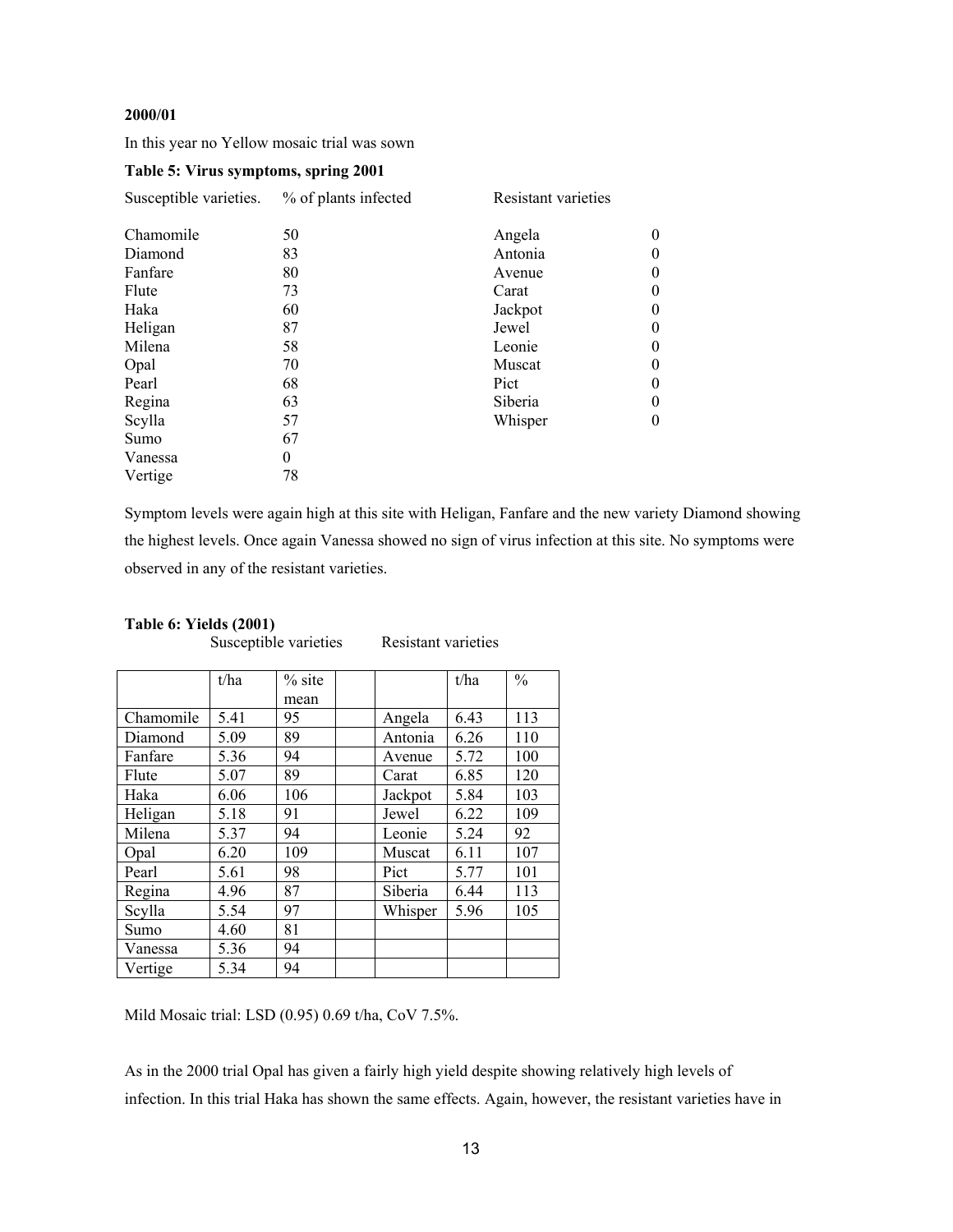most part given the higher yields, particularly Carat in its first year in trial, outyielding the six-row resistant varieties. Leonie, the only resistant malt variety in trial, was disappointing as in 2000.

#### **2001/02**

#### **Table 7: Virus symptoms, (% plants infected)**

Susceptible varieties. Resistant varieties

|          | <b>BaMMV</b> | <b>BaYMV</b> |          | <b>BaMMV</b> | BaYMV    |
|----------|--------------|--------------|----------|--------------|----------|
| Cannock  | 92           | 98           | Angela   | 0            | $\theta$ |
| Fanfare  | 95           | 97           | Antelope |              |          |
| Haka     | 87           | 33           | Antonia  | 0            |          |
| Heligan  | 70           | 100          | Avenue   | 0            |          |
| Opal     | 95           | 98           | Carat    |              |          |
| Pearl    | 93           | 90           | Clara    | 0            |          |
| Pedigree | 85           | 27           | Jewel    | 0            |          |
| Regina   | 62           | 47           | Kestrel  |              |          |
| Sumo     | 92           | 62           | Leonie   | 0            |          |
| Swallow  | 97           | 98           | Muscat   | 0            |          |
| Vanessa  |              | 63           | Pict     |              |          |
| Vertige  | 97           | 100          | Saigon   |              |          |
|          |              |              | Sequel   | 0            |          |
|          |              |              | Siberia  | 0            |          |

Virus levels were high at both sites, though more variable between the susceptible varieties in the Yellow Mosaic trial. In particular, Pedigree, Sumo, Haka and Regina showed lower infection levels in the Yellow Mosaic trial, whilst the levels on Opal, Pearl, Swallow, Fanfare and Vertige were similarly high in both trials. Once again Vanessa showed little or no infection in the Mild Mosaic trial, but fairly high levels in the Yellow Mosaic trial. Again no symptoms were recorded in resistant varieties.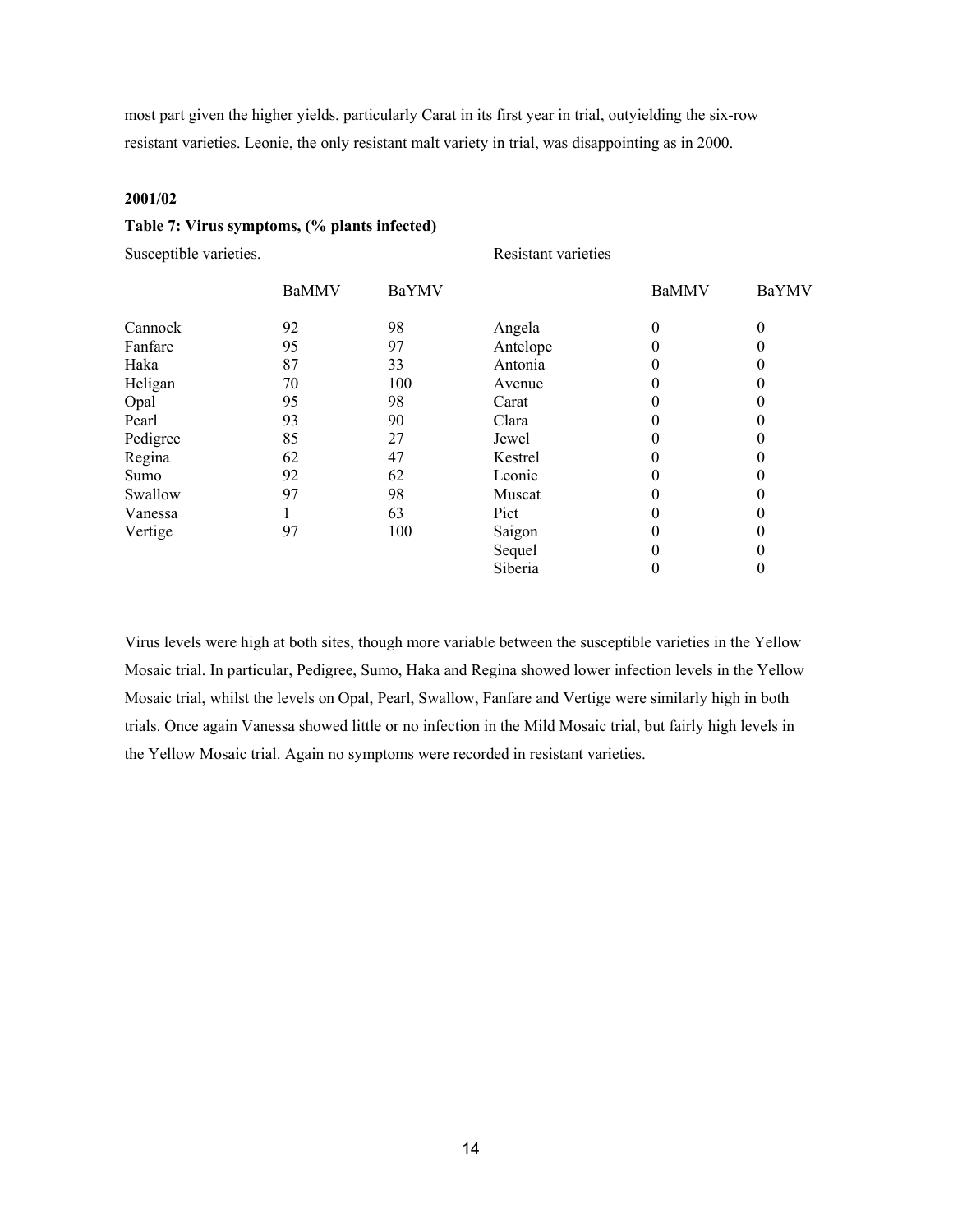#### **Table 8: Yields (t/ha), (2002)**

|          | Susceptible varieties |              |      |                          |          |              | Resistant varieties |       |               |  |
|----------|-----------------------|--------------|------|--------------------------|----------|--------------|---------------------|-------|---------------|--|
|          |                       | <b>BaMMV</b> |      | <b>BaYMV</b>             |          | <b>BaMMV</b> |                     | BaYMV |               |  |
|          | t/ha                  | $%$ site     | t/ha | $\frac{0}{0}$            |          | t/ha         | $\%$                | t/ha  | $\frac{0}{0}$ |  |
|          |                       | mean         |      |                          |          |              |                     |       |               |  |
| Cannock  | 3.21                  | 56           |      | $\overline{\phantom{0}}$ | Angela   | 7.20         | 126                 | 5.68  | 134           |  |
| Fanfare  | 5.11                  | 90           | 3.34 | 79                       | Antelope | 7.57         | 133                 | 5.32  | 125           |  |
| Haka     | 3.75                  | 66           | 2.49 | 59                       | Antonia  | 6.11         | 107                 | 4.71  | 111           |  |
| Heligan  | 4.05                  | 71           | 2.49 | 59                       | Avenue   | 5.33         | 94                  | 6.44  | 152           |  |
| Opal     | 6.46                  | 113          | 3.16 | 74                       | Carat    | 5.86         | 103                 | 4.34  | 102           |  |
| Pearl    | 4.20                  | 74           | 2.40 | 57                       | Clara    | 6.29         | 110                 | 4.22  | 99            |  |
| Pedigree | 4.11                  | 72           | 2.19 | 52                       | Jewel    | 5.67         | 100                 | 4.69  | 110           |  |
| Regina   | 3.43                  | 60           | 1.46 | 34                       | Kestrel  | 5.79         | 102                 | 4.28  | 101           |  |
| Sumo     | 2.77                  | 49           | 3.00 | 71                       | Leonie   | 4.72         | 83                  | 4.08  | 96            |  |
| Swallow  | 4.78                  | 84           | 4.55 | 107                      | Muscat   | 7.10         | 125                 | 6.43  | 151           |  |
| Vanessa  | 7.73                  | 136          | 3.97 | 94                       | Parasol  | 7.65         | 134                 | 4.28  | 101           |  |
| Vertige  | 3.58                  | 63           | 3.45 | 81                       | Pict     | 7.80         | 137                 | 5.44  | 128           |  |
|          |                       |              |      |                          | Saigon   | 7.24         | 127                 | 4.60  | 108           |  |
|          |                       |              |      |                          | Sequel   | 8.18         | 144                 | 6.86  | 162           |  |
|          |                       |              |      |                          | Siberia  | 8.28         | 145                 | 4.81  | 113           |  |

Mild Mosaic trial: LSD (0.95) 1.93 t/ha. CoV 20.5%. Yellow Mosaic trial: LSD 1.61 t/ha, CoV 22.7%

It should be noted that both trials were subject to high levels of blackgrass, which was controlled reasonably well in plots of resistant varieties. However the lack of vigour shown by susceptible varieties carrying high levels of virus infection allowed the blackgrass to flourish in these plots, despite a comprehensive herbicide programme at both sites, and this effect exaggerated the yield differences between resistant and susceptible varieties at this site. This was particularly true with Cannock, from which a representative yield could not be recorded in the Yellow Mosaic trial due to heavy blackgrass infestation.

This has also led to considerable variation in yield across the trials and high statistical errors. Results should therefore be treated with caution.

In the Yellow Mosaic trial the six-row resistant varieties gave the highest yield, though a two-row (Avenue) was also among them in the yield rankings. In the Mild Mosaic trial the six-rows Sequel, Siberia and Pict gave the highest yields, though the new two-row inclusions Parasol and Antelope were not far below, and again Vanessa has given a yield comparable to the higher yielding resistant varieties, reflecting its lack of symptoms at this site.

In this year Opal again showed its 'tolerance' of high virus levels, giving a relatively high yield despite high infection levels, but only in the Mild Mosaic trial. In the Yellow Mosaic trial this effect was not seen, though interestingly it was seen in the new variety Swallow, though in this case only in the Yellow Mosaic trial.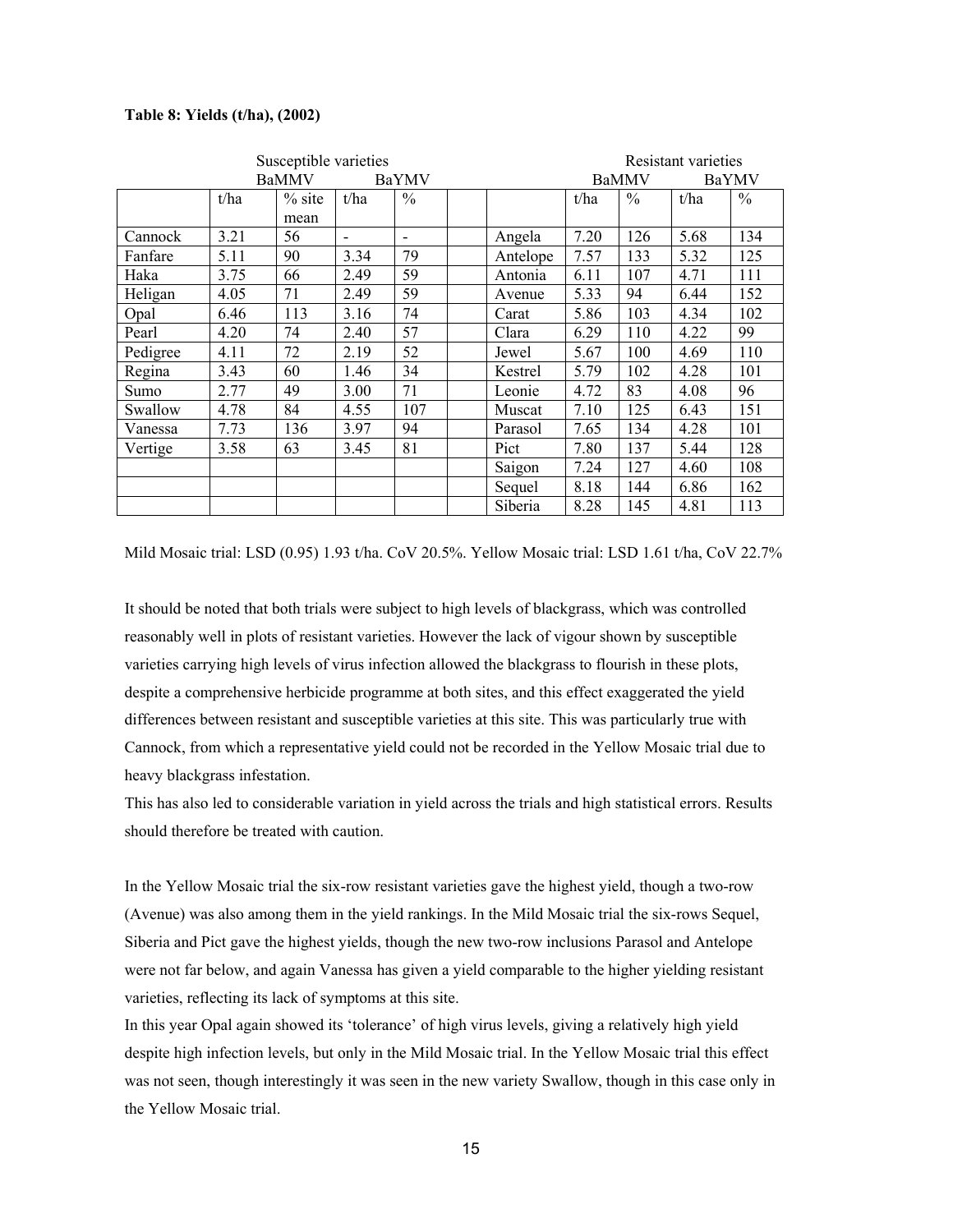#### **Discussion**

Throughout the four years of this project the MV-resistant varieties outyielded susceptible varieties in the majority of cases. Whilst this is not surprising, it does underline the fact, as found in previous HGCA funded work, that varietal resistance to the Barley Mosaic Viruses is by far the most important tool available to the grower to overcome this disease.

The range in yield (from lowest to highest yielding) in a variety trial is an indication of the potential yield penalty from choosing the 'wrong' variety. In these trials the susceptibility or resistance to mosaic virus was an added factor, and yield ranges were greater than would be expected from conventional cultivar evaluation trials. These were highest in 2002, being 5.07 t/ha (8.28-3.21) in the mild mosaic trial, and 5.40 t/ha (6.86-1.46) in the yellow mosaic trial. Therefore it is clear that where virus is present, variety choice is even more important. These high ranges in yield have also been recorded in earlier work (Overthrow, Carver, Adams 1999).

In other years this yield range was smaller and it is clear that the yield penalty from mosaic virus infection will vary from year to year depending on the severity of symptoms in that season. However it was consistent in each year and each site that the highest yielding variety was resistant, and the lowest yielding susceptible.

As well as separating resistant and susceptible varieties, this trial series also highlighted the performance of resistant varieties as differing from that seen in non-infected trials. Jewel is a good example of this, a variety that, during the course of this project, was 'outclassed' by other varieties in conventional Recommended List trials. However in this trial series, particularly in 1999 and 2001, it gave a better yield relative to other resistant varieties than would be expected from its Recommended List trials performance. In particular, in 1999 Jewel gave the highest yields in trial at both sites. It would appear that even resistant varieties can behave differently when grown on infected land.

In addition, the performance of susceptible varieties was not always straightforward. Occasionally resistant varieties gave yields lower than susceptible varieties, despite clear differences in virus infection. This appeared to be as much due to the variation in susceptibility in susceptible varieties, than to other yield influences between resistant varieties. Several susceptible varieties exhibited high levels of virus infection, but their yields appeared to be unaffected, being comparable to those of resistant varieties. Another variety, Vanessa, showed high levels of infection in the presence of yellow mosaic, but little or no symptoms when exposed to BaMMV.

This suggests that variety selection for a grower with MV-infected land may not be restricted to resistant varieties. Some varieties without recognised genetic resistance may be more tolerant of virus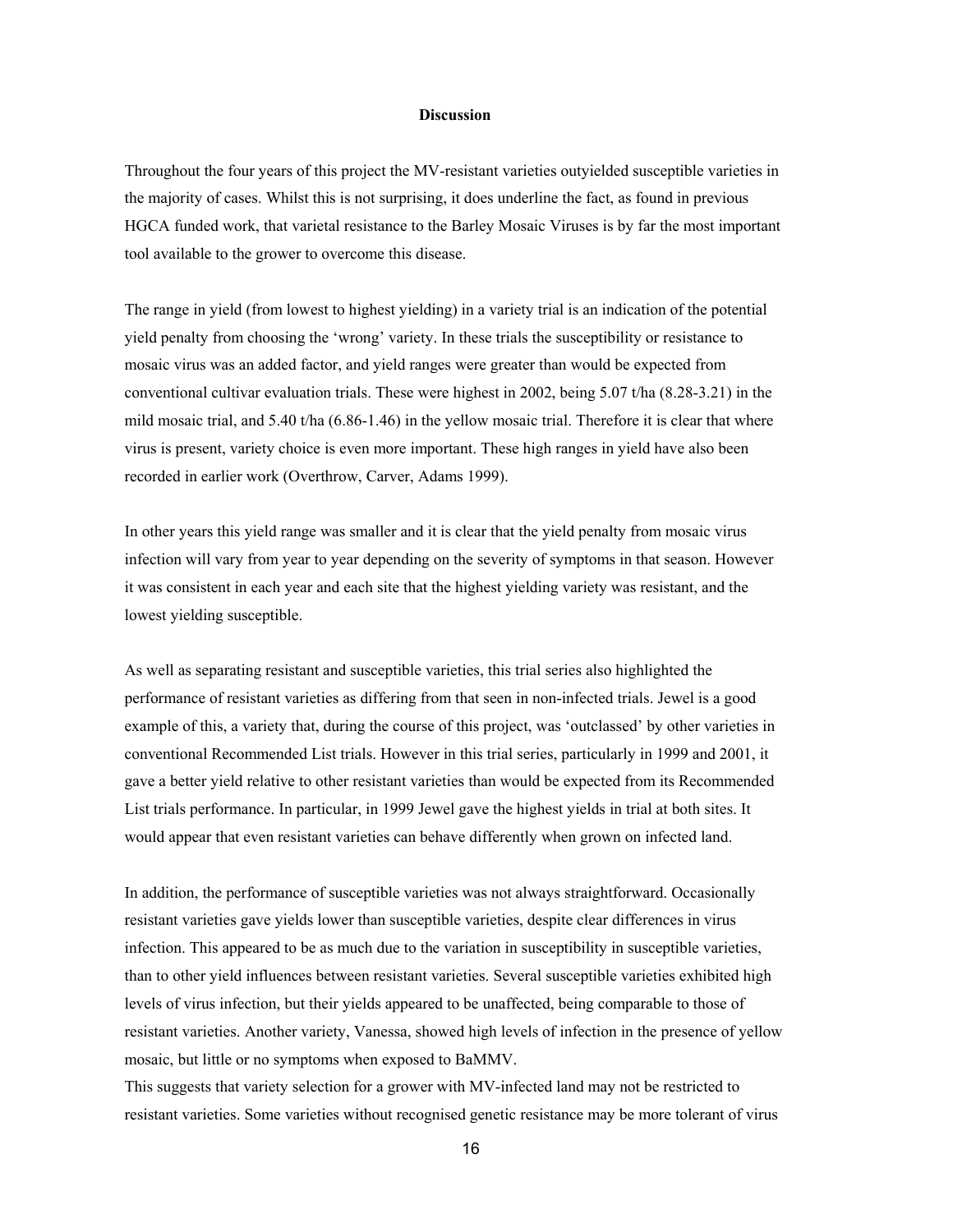infection than other susceptible varieties, this effectively widening the choice for growers should resistant varieties not match their requirements.

Examples of such varieties include Opal, Fanfare, Intro and Haka. Fanfare and Intro are no longer mainstream varieties but have consistently given high yields in these trials, and in earlier similar projects, despite high levels of infection. Opal and Haka have shown similar effects, though less consistently. Both varieties were in trial from 2000-2002 (the final three years of the project) i.e. in five trials in total. Haka gave a high yield despite high virus levels in one trial (2001), whereas Opal did so at both sites in 2000, the one site (Mild Mosaic) established in 2001, and at the Mild Mosaic site again in 2002 (i.e. in four out of five trials in which it was grown).

Opal in particular would therefore be an example of a susceptible variety with sufficient 'tolerance' of mosaic virus infection to allow it to be grown on infected land should the grower wish. Such varieties have been highlighted in the past as having a value where the area of infection in a field is not large, and does not warrant switching to a resistant variety for the whole field should the grower have a particular desire not to grow such a variety. Susceptible varieties, which do not suffer as great a yield penalty as others, could be grown, if suitable to the grower's needs, until the infected area, (which could still be monitored since the susceptible variety would show the spread of the virus) became large enough to justify switching to a resistant variety.

That said, the number of resistant varieties currently available is considerably larger than in previous years, with breeding for resistance now an important factor in many plant breeders' objectives. Hence most requirements of a barley grower could be met with the range of resistant varieties that is now available.

The exception is malting barley. For many years now the combination of malting quality and MV resistance has been scarce, with the variety Gleam being the only option for many years. This variety is now outclassed, and Leonie is currently the only available variety with both attributes. However its yield has been poor in trials irrespective of its MV resistance, and it is the area of malting barley growing on MV-infected land where a wider choice of varieties is needed. If susceptible malt varieties could be identified which do not suffer severe yield penalties when infected, this would help in this respect. (Fanfare was such a malt variety with good tolerance of MV infection).

This project has shown the potential yield loss from incorrect variety selection, which is far greater where mosaic virus is present than when it is not. It has also identified varieties that have no recognised resistance to the viruses, yet still give yields comparable to resistant varieties, thereby extending variety choice for the grower with infected land.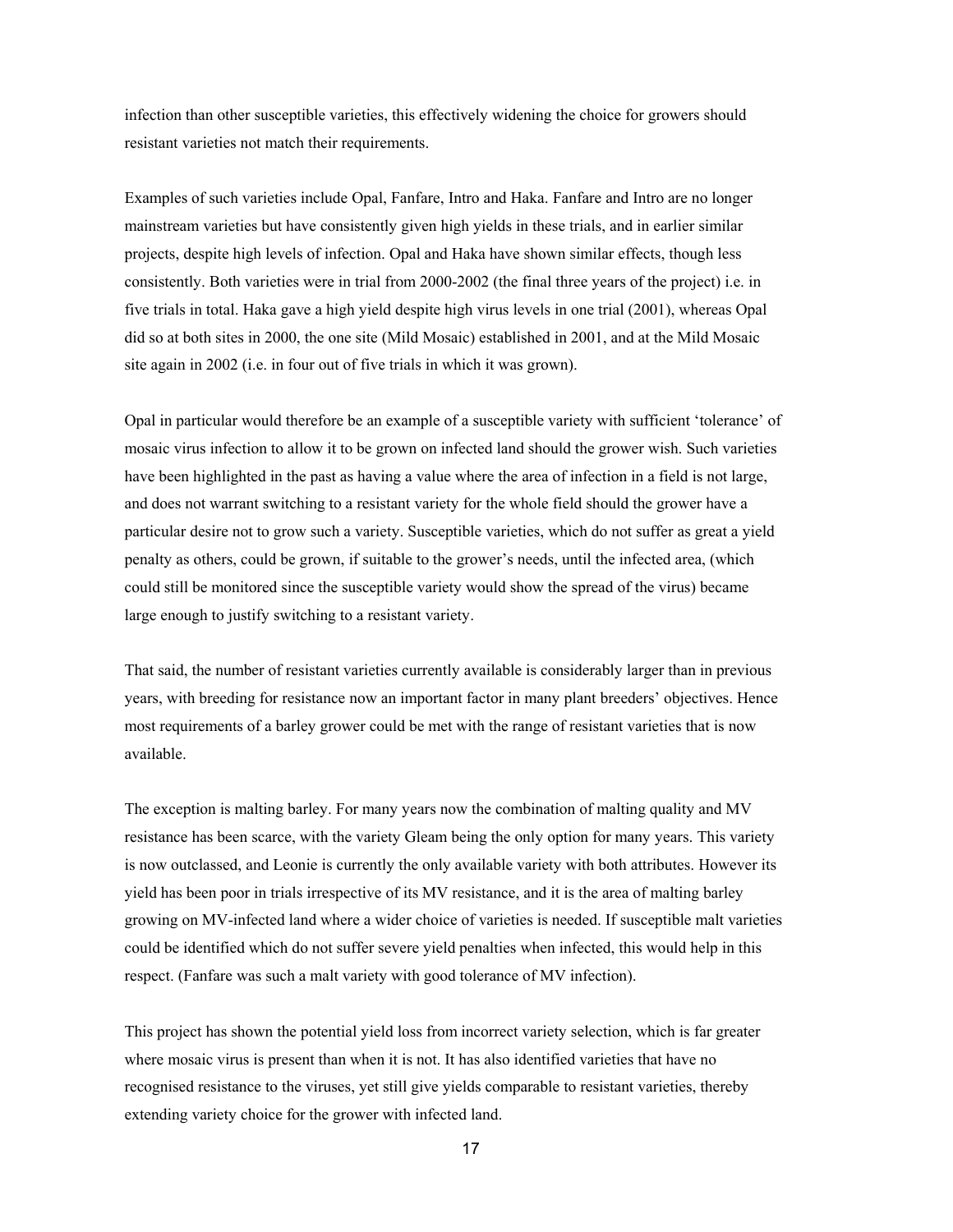In addition, resistant varieties which do not perform well in conventional, uninfected trials, have yielded relatively better in this trial series, even compared to other resistant varieties, (e.g. Jewel) indicating that even resistant varieties perform differently on infected land compared to non-infected land. The importance of variety trials on MV-infected land is therefore clear, even where resistant varieties are being evaluated.